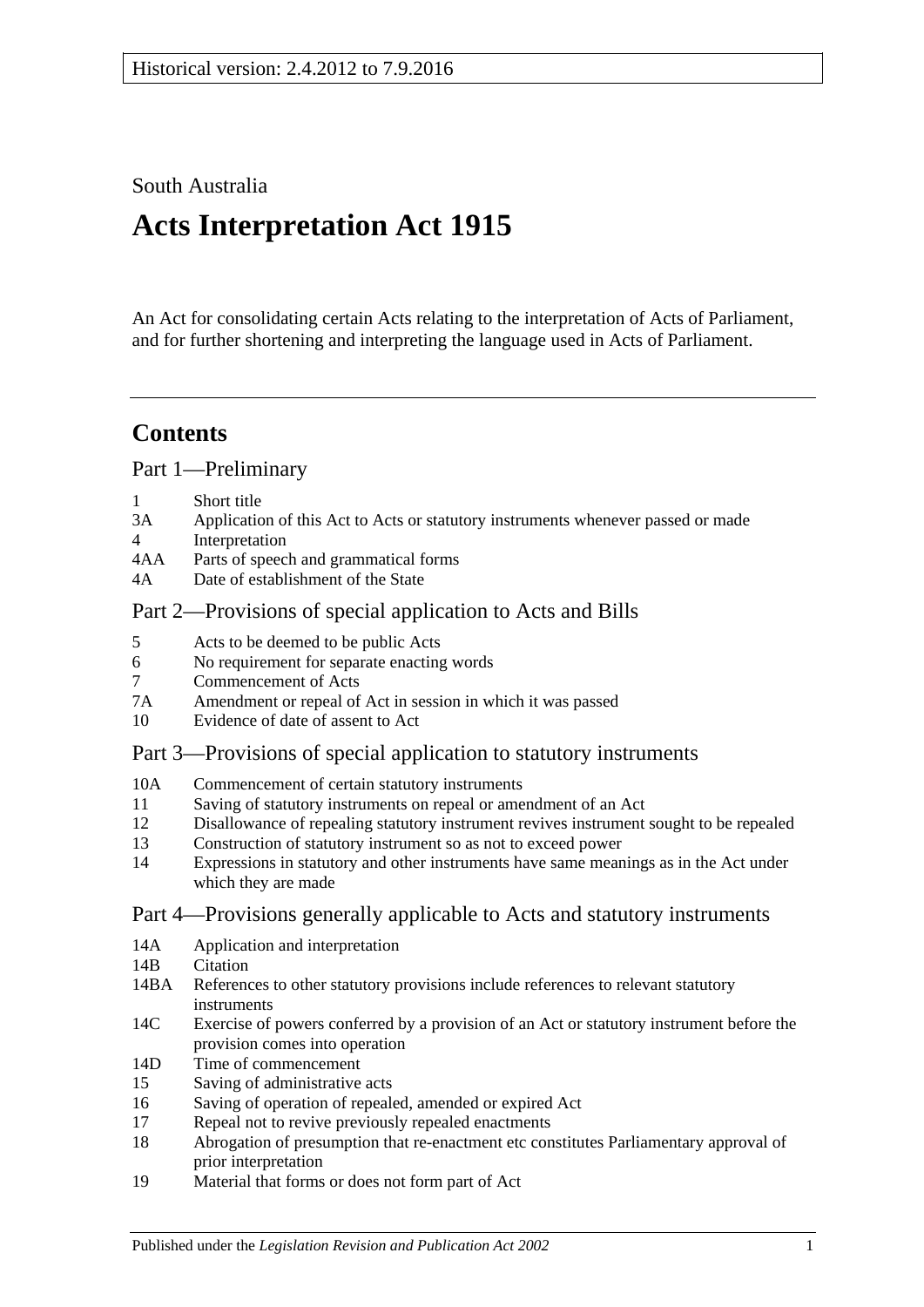- 19A [Examples](#page-12-1)
- 20 [Rules of construction to be applied in determining whether an Act binds the Crown](#page-12-2)
- 21 [Act deemed always speaking](#page-13-0)
- 22 [Construction that would promote purpose or object of an Act to be preferred](#page-13-1)
- 22A [Construction of Act so as not to exceed power of State](#page-13-2)
- 22B [Declaration of validity of laws made before Australia Acts](#page-13-3)
- 23 [Act to be done by Governor to mean by him with advice of Executive Council](#page-14-0)
- 24 [When Act or provision deemed to be substituted for another](#page-14-1)<br>25 Variation of forms
- [Variation of forms](#page-14-2)
- 26 [Words importing masculine gender and singular number to include feminine and plural](#page-14-3)
- 27 [Provisions as to limitation of time](#page-14-4)
- 27A [Sitting days](#page-15-0)
- 28 [Measurement of distances](#page-15-1)
- 28A [Standard scales for penalties and expiation fees](#page-15-2)
- 29 [Fines etc to be paid into Treasury](#page-16-0)
- 30 [Penalties](#page-16-1)<br>33 Service b
- [Service by post](#page-16-2)
- 34 ["May" imports a discretion, "shall" is imperative](#page-17-0)
- 35 [Words applying to occupant of public office to apply to successive occupants](#page-17-1)
- 36 [Power to appoint includes power to remove etc](#page-17-2)
- 36A [Gender balance in nomination of persons for appointment to statutory bodies](#page-17-3)
- 37 [Powers may be exercised from time to time](#page-18-0)
- 37A [Manner in which certain powers and functions may be exercised by a delegate](#page-18-1)
- 39 [Variation, revocation and expiration of regulations, rules or by-laws](#page-18-2)
- 40 [Prescribing matters by reference to other instruments](#page-18-3)
- 42 [Who may proceed for recovery of penalties](#page-19-0)
- 44 [Interpretation of references to summary proceedings](#page-19-1)
- 45 [Rounding down of monetary amounts](#page-19-2)
- 50 [Offences punishable under more than one law](#page-19-3)
- 51 [Production of records kept by computer or other process](#page-19-4)
- 52 [Bodies corporate and signing or execution of documents](#page-20-0)

[Legislative history](#page-21-0)

#### <span id="page-1-0"></span>**The Parliament of South Australia enacts as follows:**

# **Part 1—Preliminary**

#### <span id="page-1-1"></span>**1—Short title**

This Act may be cited as the *Acts Interpretation Act 1915*.

#### <span id="page-1-2"></span>**3A—Application of this Act to Acts or statutory instruments whenever passed or made**

Subject to this Act, this Act applies to, or in relation to, an Act or statutory instrument whenever passed or made.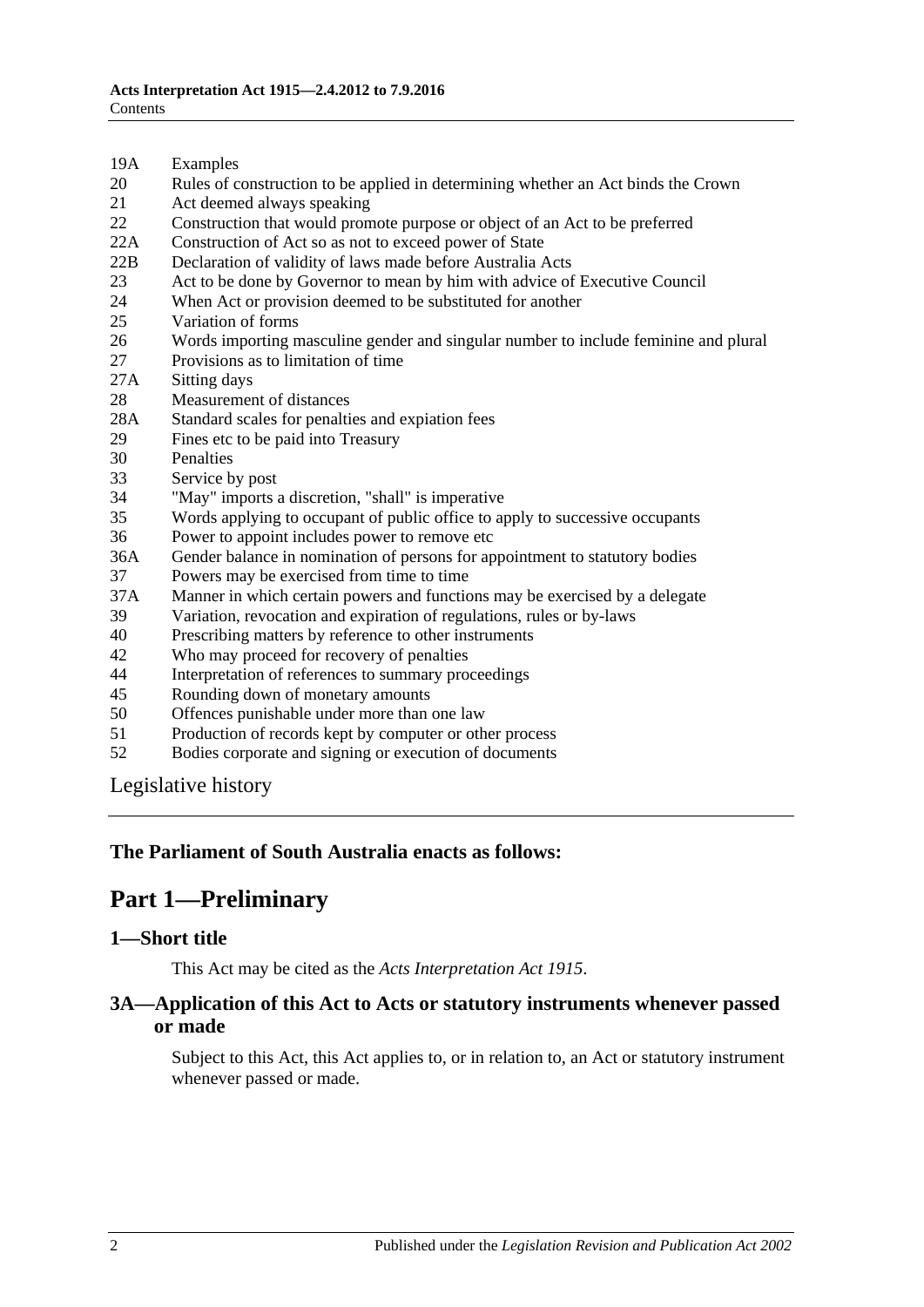#### <span id="page-2-0"></span>**4—Interpretation**

(1) In this Act and in every other Act or statutory instrument, unless the contrary intention appears—

*Act* means—

- (a) an Act of the Parliament of South Australia or an Act or ordinance of some earlier legislative authority in South Australia; or
- (b) an Act of the Imperial Parliament that has been received into the law of South Australia or applies to South Australia by paramount force;

*ADI* means an authorised deposit-taking institution within the meaning of the *Banking Act (Cwth)*;

*administrative unit* means an administrative unit of the Public Service;

*AS* or *Australian Standard* or *AS/NZS* or *Australian/New Zealand Standard* means a standard published by or under the authority of Standards Australia (alone or jointly with others);

*Australia Acts* means—

- (a) the *Australia Act 1986* of the Commonwealth; and
- (b) the *Australia Act 1986* of the United Kingdom;

*Australian citizen* means a person who is an Australian citizen under the provisions of the *Australian Citizenship Act 1948* of the Commonwealth;

<span id="page-2-1"></span>*bank* means an ADI that is permitted under the *Banking Act (Cwth)* to assume or use—

- (a) the word "bank", "banker" or "banking"; or
- (b) any other word (whether or not in English) that is of like import to a word referred to in [paragraph](#page-2-1) (a);

*bank cheque* or *banker's cheque* means a cheque that an ADI draws on itself;

*bank holiday* means a day that is, under the *[Holidays Act](http://www.legislation.sa.gov.au/index.aspx?action=legref&type=act&legtitle=Holidays%20Act%201910) 1910*, a bank holiday;

*Banking Act (Cwth)* means the *Banking Act 1959* of the Commonwealth, as amended from time to time and includes an Act enacted in substitution for that Act;

<span id="page-2-2"></span>*building society* means an ADI that is permitted under the *Banking Act (Cwth)* to assume or use—

- (a) the expression "building society"; or
- (b) any other expression (whether or not in English) that is of like import to the expression referred to in [paragraph](#page-2-2) (a);

*commencement*, in relation to an Act or statutory instrument, means the day or time on which the Act or statutory instrument comes into operation;

*the Commonwealth* means the Commonwealth of Australia;

<span id="page-2-3"></span>*credit union* means an ADI that is permitted under the *Banking Act (Cwth)* to assume or use—

(a) the expression "credit union"; or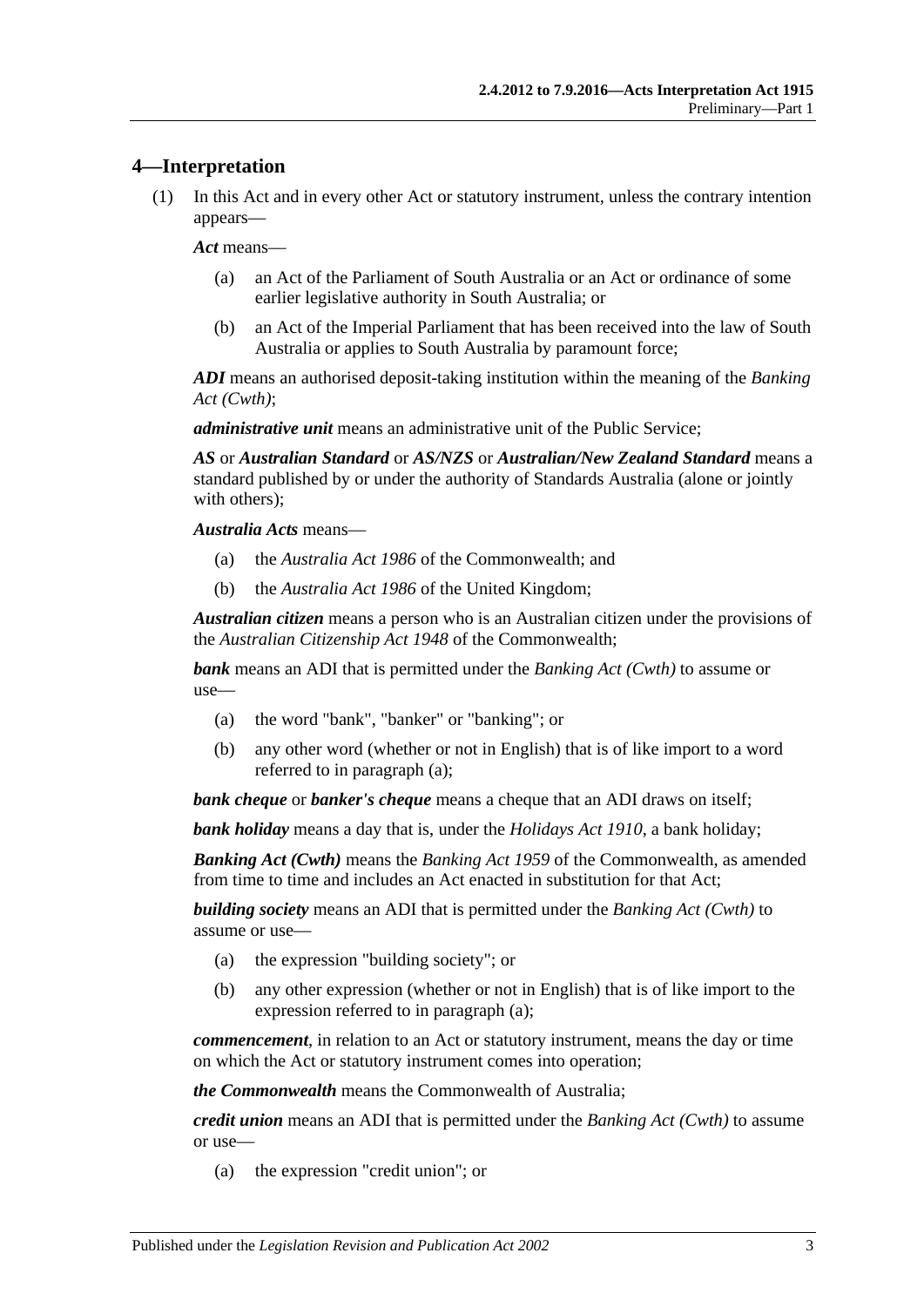(b) any expression (whether or not in English) that is of like import to the expression referred to in [paragraph](#page-2-3) (a);

*data storage device* means any article or material (for example, a disk) from which information is capable of being reproduced, with or without the aid of any other article or device;

*Department* or *department* of a Minister or of the Public Service, *government department* or *public department* means an administrative unit of the Public Service;

*document* includes—

- (a) any paper or other material on which there is writing; and
- (b) any map, plan, drawing, graph or photograph; and
- (c) any paper or other material on which there are marks, figures, symbols or perforations having a meaning for persons qualified to interpret them; and
- (d) any article or material from which sounds, images or writings are capable of being reproduced with or without the aid of any other article or device;

*estate*, in relation to land, includes any estate or interest, easement, right, title, claim, demand, charge, lien or encumbrance in, over, to, or in respect of, the land;

*financial year* means the period of 12 months ending on the expiration of the thirtieth day of June;

*friendly society* means a body that is a friendly society for the purposes of the *Life Insurance Act* 1995 of the Commonwealth as amended from time to time:

*the Gazette*, *the Government Gazette* or *the South Australian Government Gazette* means the South Australian Government Gazette (including any supplement to that gazette) printed and published, or purporting to be printed and published, by the Government Printer of the State;

*the Governor-in-Chief*, *the Governor* or *the Lieutenant-Governor* means the Governor of the State or other officer for the time being administering the Government of the State;

<span id="page-3-0"></span>*Health Practitioner Regulation National Law* means—

- (a) the *Health Practitioner Regulation National Law*
	- (i) as in force from time to time, set out in the schedule to the *Health Practitioner Regulation National Law Act 2009* of Queensland; and
	- (ii) as it applies as a law of South Australia, another State or a Territory (with or without modification); or
- (b) the law that substantially corresponds to the law referred to in [paragraph](#page-3-0) (a);

*His Majesty* or *Her Majesty*, *the King* or *the Queen*, or *the Crown*, means His Majesty the King, or Her Majesty the Queen, Sovereign for the time being of Australia, and includes the predecessors and the heirs and successors of the King or Queen;

*judge* means a Judge of the Supreme Court or a District Court Judge;

*justice* means justice of the peace for the State;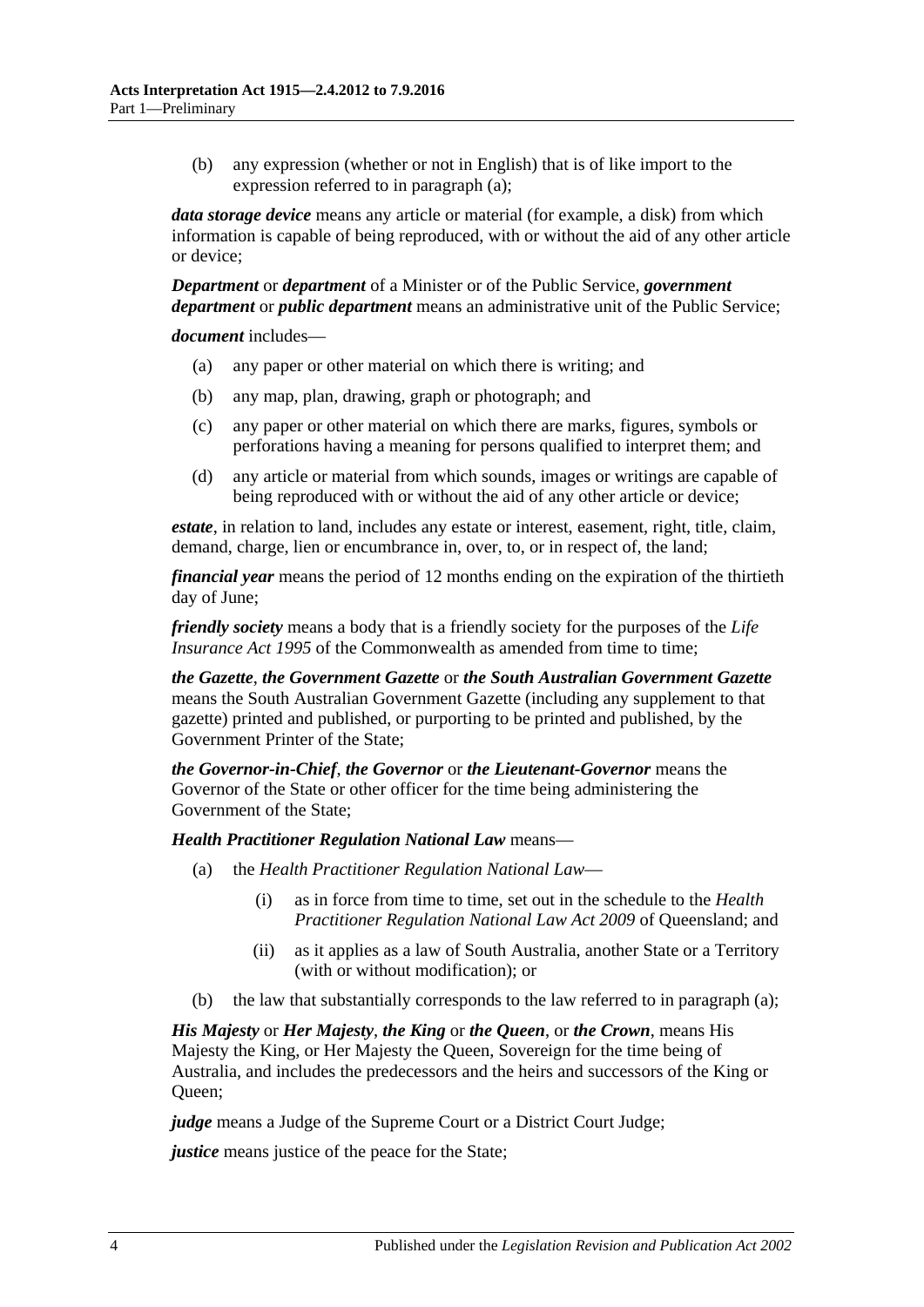*land* includes—

- (a) a building or structure affixed to land;
- (b) waters and airspace over land;
- (c) the bed of any body of waters;
- (d) subsoil and subterranean waters;

*major indictable offence* means any indictable offence classified by statute as a major indictable offence<sup>1</sup>;

*the Minister* means—

- (a) when used in an Act—the Minister of the Crown to whom the administration of the Act has been committed by the Governor, or in whom the administration of the Act is otherwise vested; and
- (b) when used in a statutory instrument—the Minister of the Crown to whom the administration of the Act under which the statutory instrument was made has been committed by the Governor, or in whom the administration of that Act is otherwise vested,

and includes a Minister of the Crown for the time being discharging the duties of that Minister or acting in the exercise of powers or functions delegated by that Minister;

*minor indictable offence* means any indictable offence classified by statute as a minor indictable offence<sup>1</sup>;

*month* means calendar month;

*oath* or *affidavit*, in all cases where persons are allowed by law to affirm or to declare instead of swearing, includes affirmation or declaration;

*Parliament* means the Parliament of the State;

*part-day public holiday* means a part of a day that is, under section 3B of the *[Holidays](http://www.legislation.sa.gov.au/index.aspx?action=legref&type=act&legtitle=Holidays%20Act%201910)  Act [1910](http://www.legislation.sa.gov.au/index.aspx?action=legref&type=act&legtitle=Holidays%20Act%201910)*, a part-day public holiday;

*person* or *party* includes a body corporate;

*police force* means South Australia Police under the *[Police Act](http://www.legislation.sa.gov.au/index.aspx?action=legref&type=act&legtitle=Police%20Act%201998) 1998*;

*police officer* means any member of South Australia Police under the *[Police Act](http://www.legislation.sa.gov.au/index.aspx?action=legref&type=act&legtitle=Police%20Act%201998) 1998*;

*prescribed* means—

- (a) when used in an Act—prescribed by the Act or by a statutory instrument made, or to be made, under the Act; and
- (b) when used in a statutory instrument—prescribed by the Act under which the statutory instrument was made, by the statutory instrument itself or by some further statutory instrument made, or to be made, under the Act under which the statutory instrument was made;

*proclamation* means a proclamation made by the Governor and published in the Gazette;

*public holiday*—see [subsections](#page-6-4) (3) and [\(4\);](#page-6-5)

*Public Service* or *public service* means the Public Service under the *[Public Sector](http://www.legislation.sa.gov.au/index.aspx?action=legref&type=act&legtitle=Public%20Sector%20Act%202009)  Act [2009](http://www.legislation.sa.gov.au/index.aspx?action=legref&type=act&legtitle=Public%20Sector%20Act%202009)*;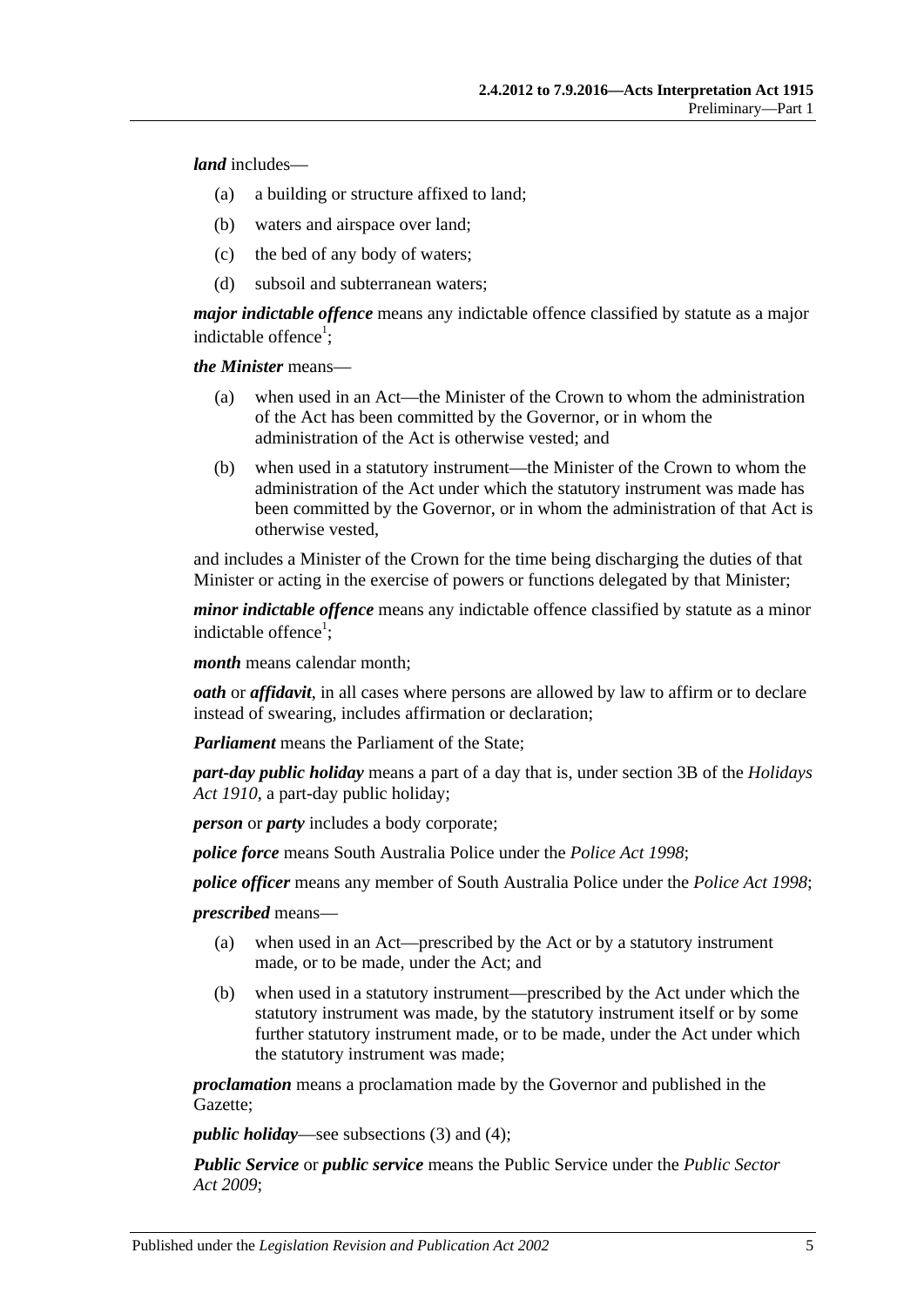*record* includes information stored or recorded by computer or other process;

*regulation*, *rule* or *by-law* means—

- (a) when used in an Act—a regulation, rule or by-law made under the Act in which the expression is used; and
- (b) when used in a statutory instrument—a regulation, rule or by-law made under the Act under which the statutory instrument was made;

*sitting days*, in relation to either House of Parliament, means days on which the House actually sits;

*special justice* means a justice who has been appointed as a special justice;

*Standards Association of Australia* includes—

- (a) Standards Australia International Limited; and
- (b) Standards Australia Limited (ACN 087 326 690);

*Standards Australia* means—

- (a) Standards Association of Australia; or
- (b) Standards Australia International Limited; or
- (c) Standards Australia Limited (ACN 087 326 690);

*the State* or *this State* means the State of South Australia;

*statutory declaration* means—

- (a) a declaration made under the *[Oaths Act](http://www.legislation.sa.gov.au/index.aspx?action=legref&type=act&legtitle=Oaths%20Act%201936) 1936*; or
- (b) a declaration made outside the State—
	- (i) in pursuance of a law in force in the place where the declaration is made, being a law that renders the declarant liable to a criminal penalty for a false declaration; and
	- (ii) before a person who has authority under that law to take declarations;

*statutory instrument* means—

- (a) a regulation, rule, by-law or statute made under an Act; or
- (ab) a proclamation, notice, order or other instrument made by the Governor or a Minister under an Act and published in the Gazette; or
- (b) a code or standard made, approved or adopted under an Act; or
- (c) any other instrument of a legislative character made or in force under an Act;

summary offence means any offence classified by statute as a summary offence<sup>1</sup>;

*Supreme Court* means the Supreme Court of the State;

*to swear*, in all cases where persons are allowed by law to affirm or to declare instead of swearing, includes to affirm or to declare;

*this Act*, when used in an Act, includes statutory instruments made under the Act in which the expression is used;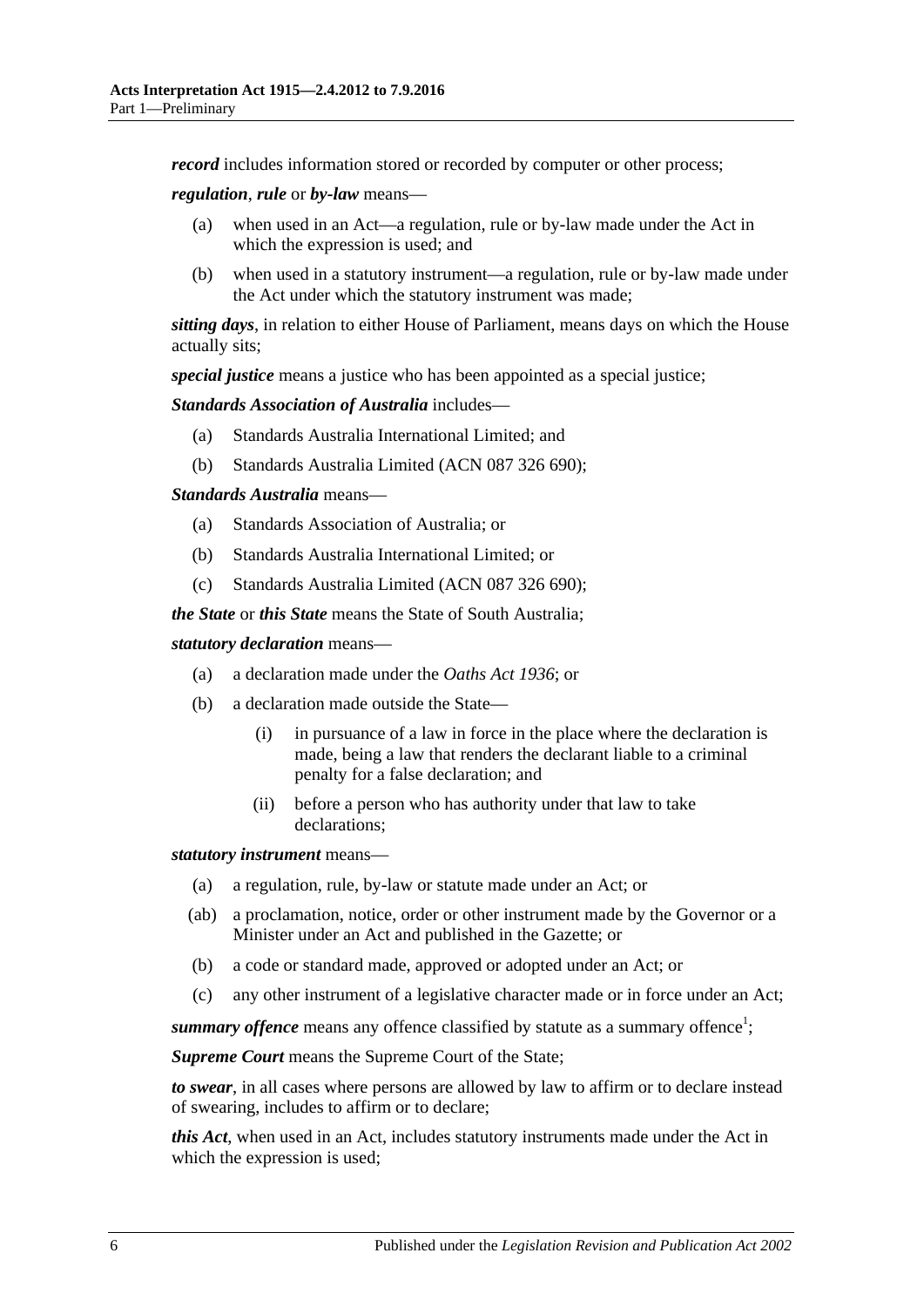*United Kingdom* means the United Kingdom of Great Britain and Ireland;

*writing* includes any visible form in which words, figures, drawings or symbols may be reproduced or represented.

- (2) A reference in an Act or statutory instrument to—
	- (a) *audiotape*, *photograph*, *videotape* or other word in the form of a verb describing the capture or recording of images or sounds by an audiorecording, cinematographic, photographic or videorecording device includes, unless the contrary intention appears, a reference to the capture or recording of images or sounds by a digital device;
	- (b) an *audiotape*, *photograph*, *videotape* or other word in the form of a noun describing the item on which images or sounds captured or recorded by an audiorecording, cinematographic, photographic or videorecording device are stored or reproduced includes, unless the contrary intention appears, a reference to a digital data storage device;
	- (c) a *book*, *paper*, *plan* or other word in the form of a noun describing an item on which there is writing includes, unless the contrary intention appears, a reference to a digital data storage device.
- <span id="page-6-4"></span>(3) A reference in an Act or statutory instrument to a *public holiday* is a reference to—
	- (a) a day that is, under the *[Holidays Act](http://www.legislation.sa.gov.au/index.aspx?action=legref&type=act&legtitle=Holidays%20Act%201910) 1910*, a public holiday; or
	- (b) subject to [subsection](#page-6-5) (4)—a part-day public holiday.
- <span id="page-6-5"></span>(4) If for the purposes of an Act or statutory instrument a business day, working day or other period is expressed as excluding a public holiday, the exclusion does not extend to a part-day public holiday (unless the Act expressly provides to the contrary).

**Note—**

1 For the classification of offences, the reader should refer to section 5 of the *[Summary](http://www.legislation.sa.gov.au/index.aspx?action=legref&type=act&legtitle=Summary%20Procedure%20Act%201921)  [Procedure Act](http://www.legislation.sa.gov.au/index.aspx?action=legref&type=act&legtitle=Summary%20Procedure%20Act%201921) 1921*. However, it should be noted that the principles set out in that section for differentiating major indictable, minor indictable and summary offences may be subject to some special exception made by the Act under which the offence in question is created.

# <span id="page-6-0"></span>**4AA—Parts of speech and grammatical forms**

If an Act defines a word or phrase, other parts of speech and grammatical forms of the word or phrase have, unless the contrary intention appears, corresponding meanings.

#### <span id="page-6-1"></span>**4A—Date of establishment of the State**

For the purposes of the law of the State, the State will be taken to have been established on the twenty-eighth day of December, 1836.

# <span id="page-6-2"></span>**Part 2—Provisions of special application to Acts and Bills**

#### <span id="page-6-3"></span>**5—Acts to be deemed to be public Acts**

Every Act passed after the first day of January, 1873, will be taken to be a public Act.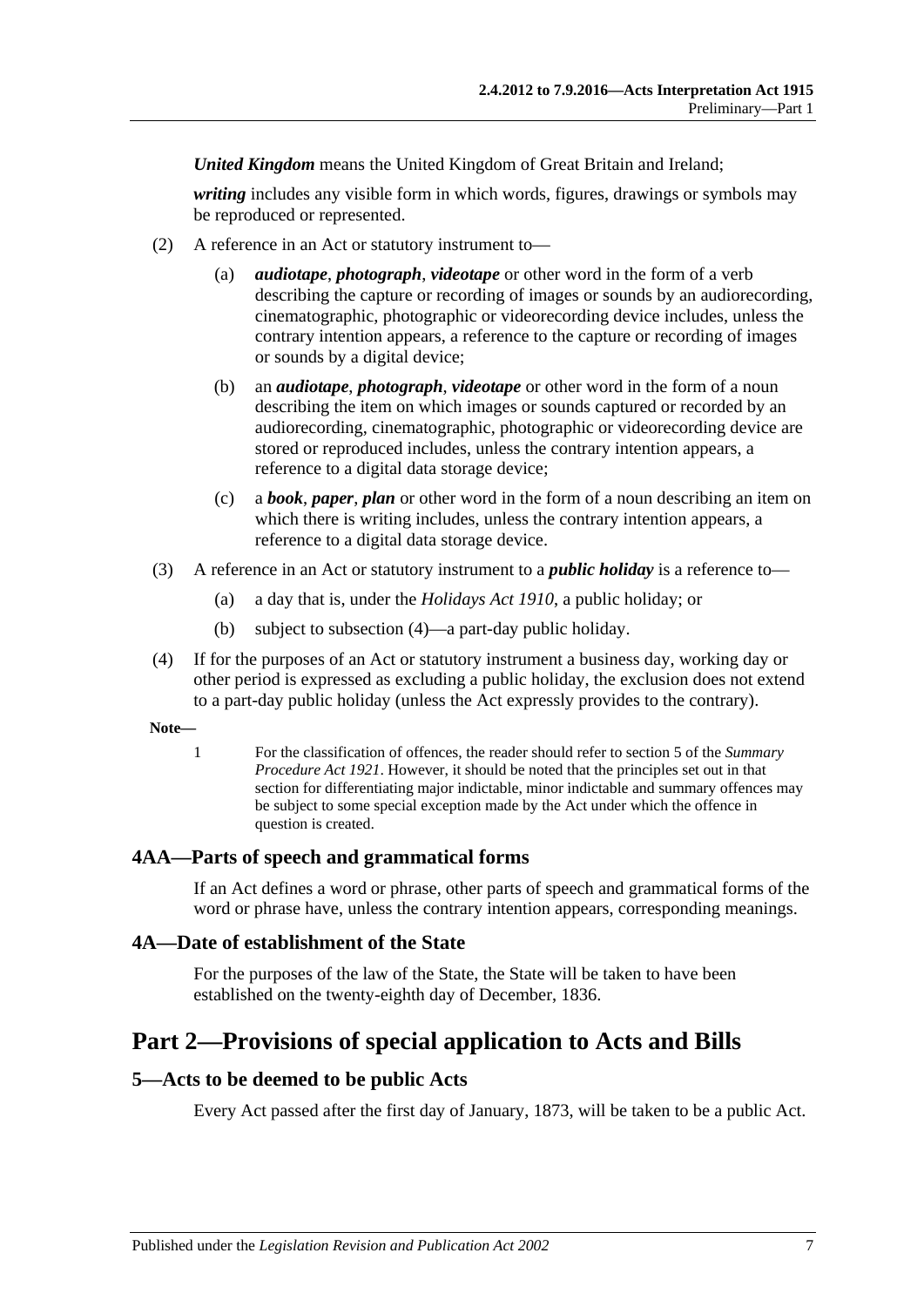#### <span id="page-7-0"></span>**6—No requirement for separate enacting words**

There is no requirement for a section or other portion of an Act to have separate enacting words in order to have effect as a substantive enactment.

#### <span id="page-7-4"></span><span id="page-7-1"></span>**7—Commencement of Acts**

- (1) An Act that contains no provision fixing the date of its commencement, or providing for the fixing of that date, comes into operation on the day on which it is assented to by, or on behalf of, the Crown.
- (2) Where a Bill is reserved for the signification of Her Majesty's assent, the Bill will be taken, for the purposes of [subsection](#page-7-4) (1), to have been assented to on the day on which the assent is notified by proclamation in the State.
- <span id="page-7-5"></span>(3) Where an Act provides that the Act or provisions of the Act will come into operation on a day to be fixed by proclamation, then, unless the contrary intention appears, the Governor may by proclamation—
	- (a) fix a day or time for the Act or provisions to come into operation;
	- (b) fix different days or times for different provisions of the Act to come into operation;
	- (c) suspend the operation of specified provisions of the Act until a day or time or days or times to be fixed by subsequent proclamation or proclamations.
- (4) For the purposes of [subsection](#page-7-5) (3), a reference to a provision of an Act extends to—
	- (a) a part of a provision;
	- (b) a provision to be inserted into another Act by the Act.
- (4a) The Governor may, by subsequent proclamation made before the date fixed by proclamation under [subsection](#page-7-5) (3) for an Act or provision to come into operation, vary the proclamation so as to delay commencement of the Act or provision.
- (5) An Act or a provision of an Act passed after the commencement of this subsection that is to be brought into operation by proclamation will be taken to come into operation on the second anniversary of the date on which the Act was assented to by, or on behalf of, the Crown unless brought into operation before that second anniversary.

#### <span id="page-7-2"></span>**7A—Amendment or repeal of Act in session in which it was passed**

An Act may be amended or repealed in the session of Parliament in which it was passed.

#### <span id="page-7-3"></span>**10—Evidence of date of assent to Act**

The date appearing on a copy of an Act printed, or purporting to be printed, by the Government Printer, as the date on which the Governor assented to the Act or made known Her Majesty's assent to the Act is evidence that the date is the date on which the Governor so assented, or made known Her Majesty's assent, and will be judicially noticed accordingly.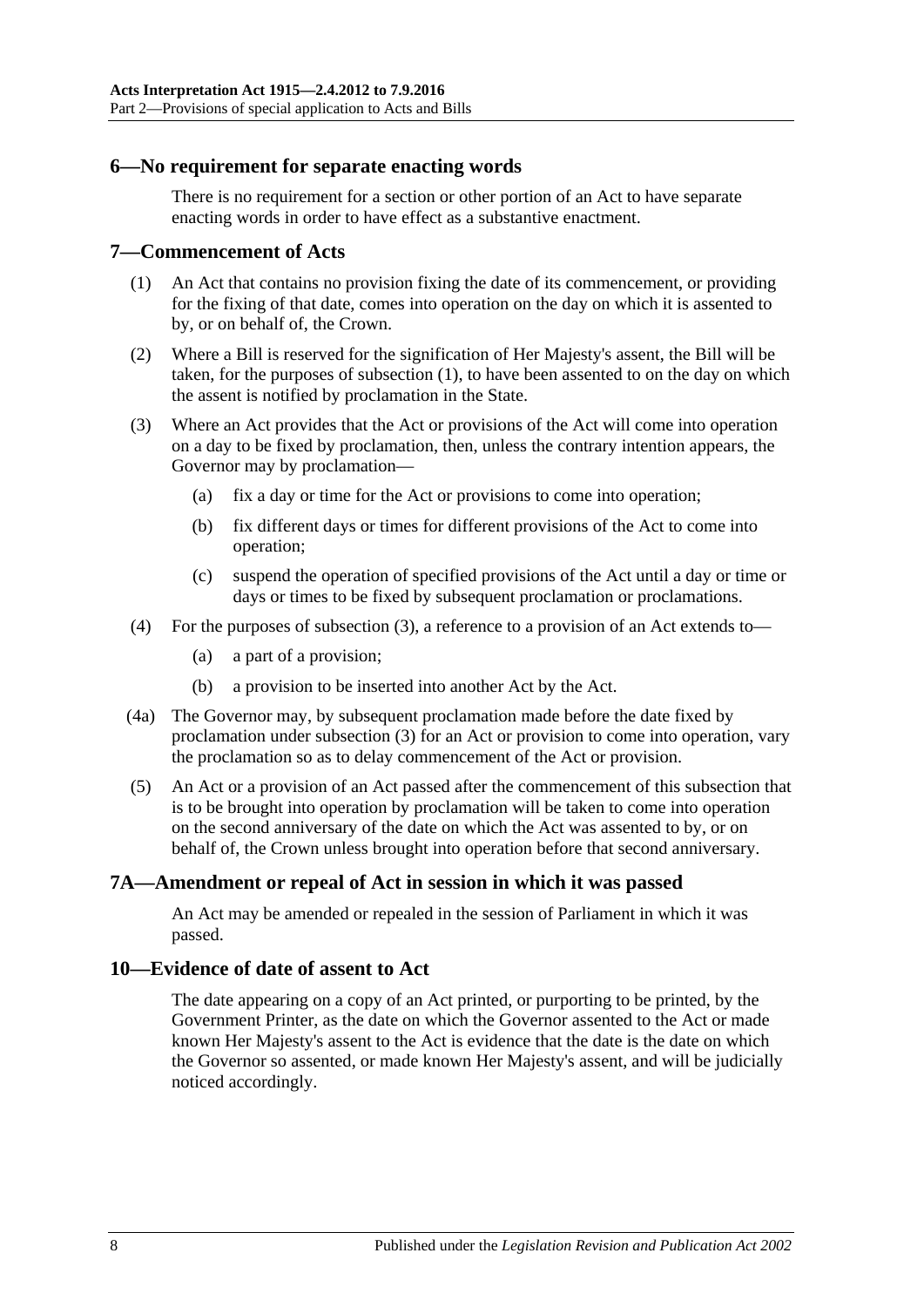# <span id="page-8-0"></span>**Part 3—Provisions of special application to statutory instruments**

#### <span id="page-8-1"></span>**10A—Commencement of certain statutory instruments**

- (1) A statutory instrument (other than a regulation, rule or by-law made under an Act)—
	- (a) may come into operation at a date or time specified in the instrument; but
	- (b) may not come into operation earlier than the date on which it is made, approved or adopted unless that earlier operation is authorised by the Act under which the instrument is made, approved or adopted.
- (2) A statutory instrument (other than a regulation, rule or by-law made under an Act) that contains no provision fixing the date or time of its commencement comes into operation on the day on which it is made, approved or adopted.

#### <span id="page-8-2"></span>**11—Saving of statutory instruments on repeal or amendment of an Act**

Where—

- (a) a statutory or other instrument is in force under an Act; and
- (b) the Act, or the provision of the Act under which the instrument was made, is repealed by a subsequent Act which contains or provides the power to make instruments to the same or similar effect,

the instrument will, subject to the provisions of the subsequent Act, remain in force as if the subsequent Act had been in force when the instrument was made and the instrument had then been made in pursuance of that Act.

### <span id="page-8-3"></span>**12—Disallowance of repealing statutory instrument revives instrument sought to be repealed**

Where a statutory instrument that revokes another statutory instrument, or part of another statutory instrument, is disallowed pursuant to any Act, the statutory instrument or part sought to be revoked revives.

#### <span id="page-8-4"></span>**13—Construction of statutory instrument so as not to exceed power**

A statutory or other instrument made pursuant to a power conferred by or under an Act will be read and construed so as not to exceed that power, so that, where a provision of the instrument, or the application of a provision of the instrument to any person or circumstances, is in excess of that power, the remainder of the instrument, or the application of the provision to other persons and circumstances, is not affected.

#### <span id="page-8-5"></span>**14—Expressions in statutory and other instruments have same meanings as in the Act under which they are made**

An expression used in a statutory instrument or other instrument made under an Act has, unless the contrary intention appears, the same meaning as in the Act under which the instrument was made, and, where that Act is amended after the instrument is made, or is repealed and substituted by a subsequent Act for the purposes of which the statutory or other instrument continues in force, the same meaning as in the amended or substituted Act.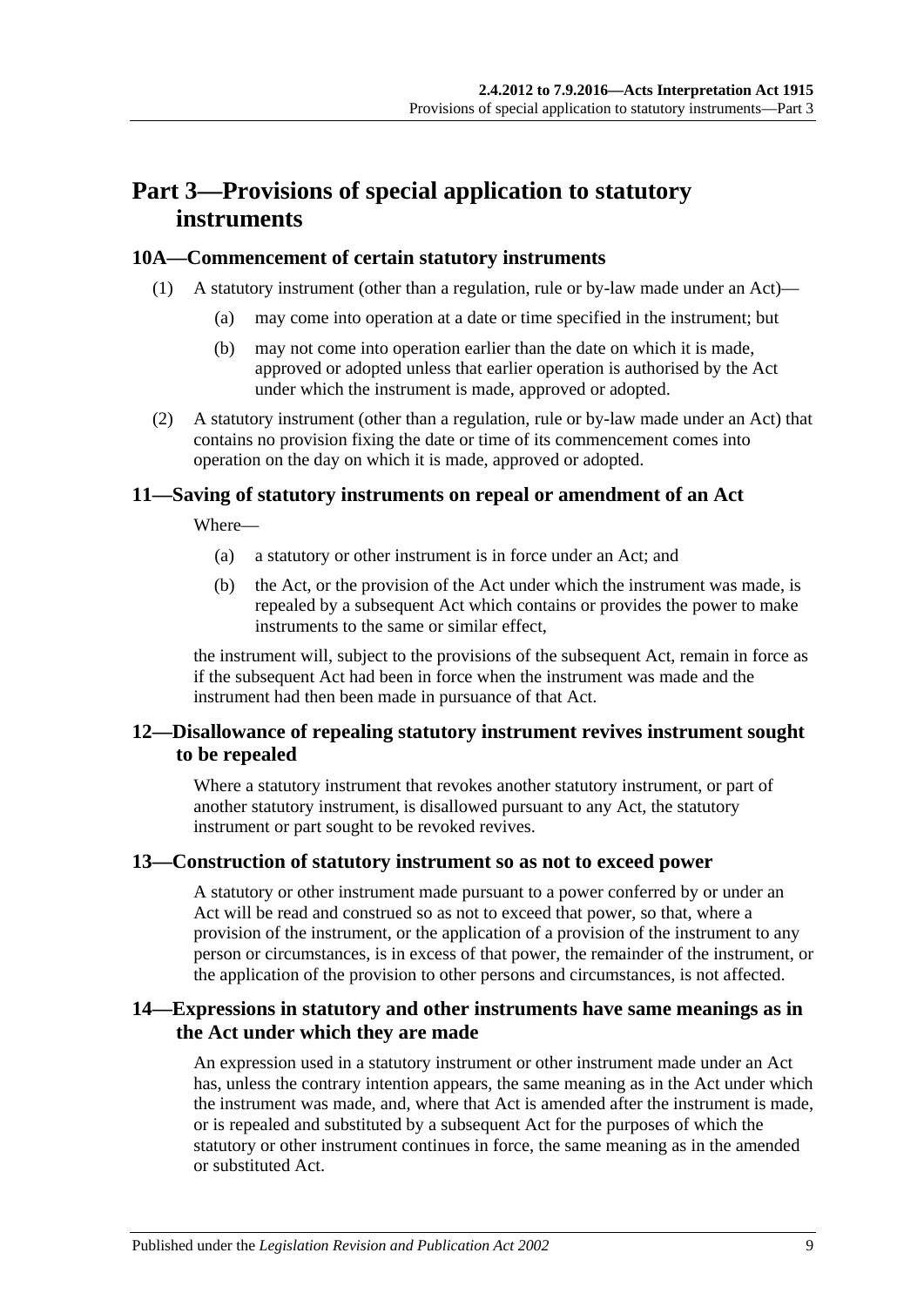# <span id="page-9-0"></span>**Part 4—Provisions generally applicable to Acts and statutory instruments**

#### <span id="page-9-1"></span>**14A—Application and interpretation**

- (1) The provisions of this Part apply both to Acts and statutory instruments.
- (2) For the purposes of the application of this Part to statutory instruments—
	- (a) a reference to an Act or an enactment extends to a statutory instrument; and
	- (b) a reference to the passing of an Act extends to the making of a statutory instrument; and
	- (c) a reference to the repeal of an Act extends to the revocation of a statutory instrument; and
	- (d) a reference in [section](#page-11-0) 16 to the repeal of an Act extends to the disallowance of a statutory instrument.
- (3) In this Part, a reference to a section extends to a clause of an Act and a regulation, rule and by-law and a clause of a statutory instrument.

#### <span id="page-9-2"></span>**14B—Citation**

- (1) An Act, whether passed before or after the commencement of this Act, may be cited—
	- (a) by its short title; or
	- (b) by its short title abbreviated by omitting reference to any year except the year in which it was passed.
- (3) A reference in an Act to some other Act, or a Part or provision of some other Act, (whether an Act of this State or of the Commonwealth or a place outside this State) will, unless the contrary intention appears, be construed—
	- (a) as a reference to that other Act, Part or provision as amended from time to time; and
	- (b) where the Act, Part or provision is substituted—
		- (i) by a subsequent Act—as a reference to that subsequent Act; or
		- (ii) by a subsequent Part of an Act—as a reference to that subsequent Part; or
		- (iii) by a subsequent provision of an Act—as a reference to that subsequent provision.
- (4) An Act of the Commonwealth or of a place outside this State, whether passed before or after the commencement of this Act, may, for the purposes of the law of this State, be cited by any method authorised by, or commonly used in, the statutes of the Commonwealth or that place.
- (5) Nothing in this section renders unlawful or ineffective any citation or reference that is not made in a manner authorised by this section.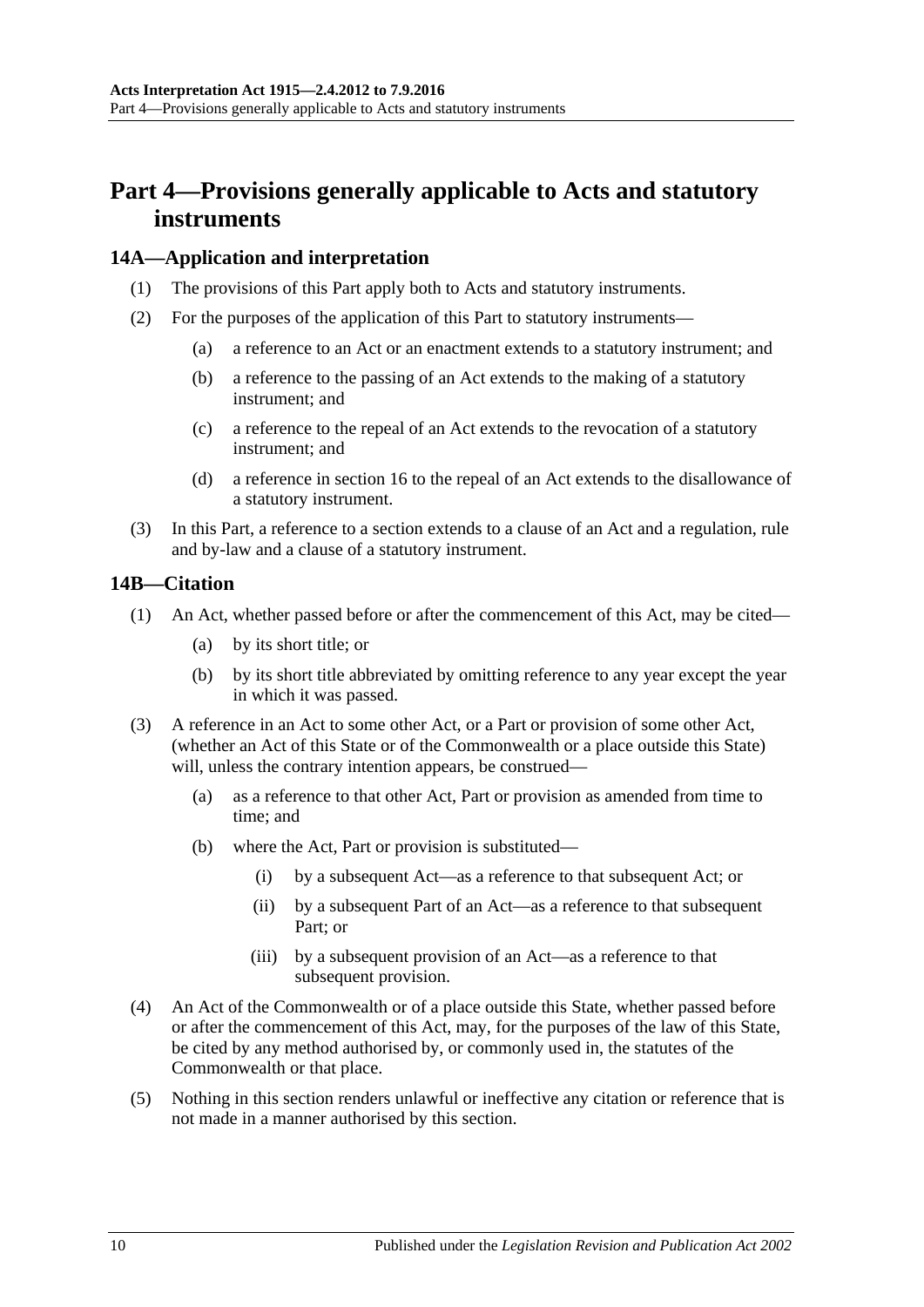### <span id="page-10-0"></span>**14BA—References to other statutory provisions include references to relevant statutory instruments**

- (1) A reference in an Act to some other Act (whether an Act of this State or of the Commonwealth or a place outside this State) includes, unless the contrary intention appears, reference to statutory instruments made or in force under that other Act.
- (2) A reference in an Act to a Part or provision of that Act or some other Act (whether an Act of this State or of the Commonwealth or a place outside this State) includes, unless the contrary intention appears—
	- (a) reference to statutory instruments made or in force under that Part or provision; and
	- (b) reference to statutory instruments made or in force under some other Part or provision of that Act or other Act insofar as the statutory instruments are connected to that Part or provision.

# <span id="page-10-1"></span>**14C—Exercise of powers conferred by a provision of an Act or statutory instrument before the provision comes into operation**

- <span id="page-10-5"></span>(1) Where—
	- (a) a provision of an Act that has passed is not yet in operation; and
	- (b) it is expedient that a power expressed to be conferred by the provision be exercised before it comes into operation,

the power may be so exercised before the provision comes into operation.

- (2) Subject to [subsection](#page-10-4) (3), anything created, granted, issued, done or made under or pursuant to a provision by virtue of [subsection](#page-10-5) (1) will take effect when the provision comes into operation and not before.
- <span id="page-10-4"></span>(3) The appointment of a person to a position pursuant to [subsection](#page-10-5) (1) takes effect at the time of appointment but any power exercised by that person pursuant to [subsection](#page-10-5) (1) does not take effect until the relevant provision comes into operation.

#### <span id="page-10-2"></span>**14D—Time of commencement**

Where an Act, or part of an Act, comes into operation on a particular day, it will be taken to have come into operation as from 12 o'clock midnight of the preceding day.

#### <span id="page-10-3"></span>**15—Saving of administrative acts**

Where an Act is repealed and the repealing Act contains provisions substantially corresponding to provisions of the repealed Act, then, unless the contrary intention appears, any administrative act done in pursuance of the repealed provisions (not being an administrative act the effect of which was exhausted at the time of the repeal) will, insofar as is not inconsistent with the repealing Act, be regarded as an administrative act done for the purposes of the corresponding provisions of the repealing Act.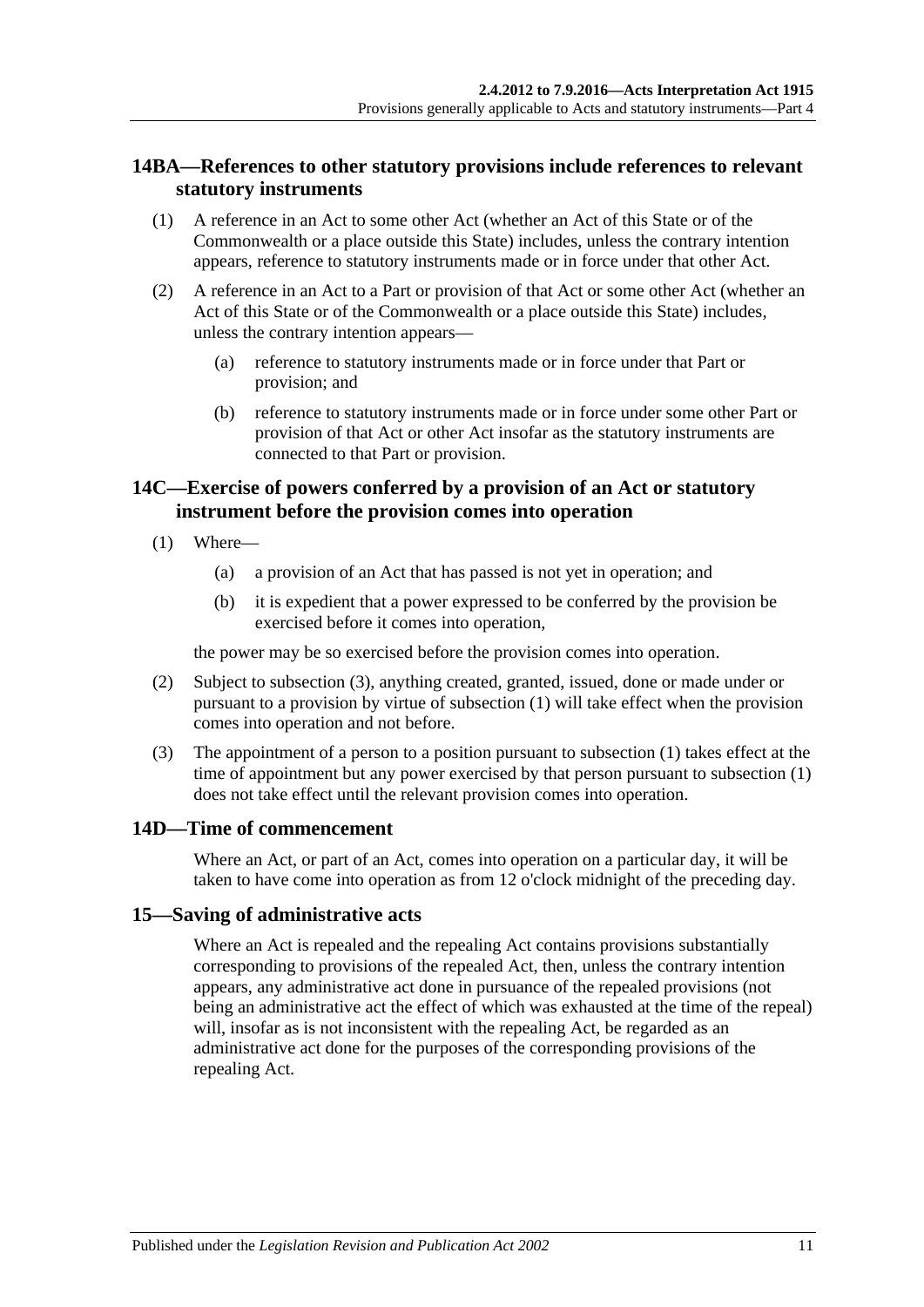# <span id="page-11-0"></span>**16—Saving of operation of repealed, amended or expired Act**

- (1) Where an Act is repealed or amended, or where an Act or enactment expires, then, unless the contrary intention appears, the repeal, amendment or expiry does not—
	- (a) revive anything not in force or existing at the time the repeal, amendment or expiry takes effect; or
	- (b) affect the operation of the repealed, amended or expired Act or enactment, or alter the effect of the doing, suffering or omission of anything, prior to the repeal, amendment or expiry; or
	- (c) affect any right, interest, title, power or privilege created, acquired, accrued, established or exercisable, or any status or capacity existing, prior to the repeal, amendment or expiry; or
	- (d) affect any duty, obligation, liability or burden of proof imposed, created or incurred, or any penalty, forfeiture or punishment incurred or imposed or liable to be incurred or imposed, prior to the repeal, amendment or expiry; or
	- (e) affect any investigation, legal proceedings or remedy in respect of any such right, interest, title, power, privilege, status, capacity, duty, obligation, liability, burden of proof, penalty, forfeiture or punishment.
- (2) Any such investigation, legal proceedings or remedy may be instituted, continued or enforced, and any such penalty, forfeiture or punishment may be imposed and enforced, as if the repeal or amendment had not been effected or as if the expired Act or enactment had not expired (as the case may be).
- (2a) Where any office, court, tribunal or body would, apart from this section, cease to exist by reason of the repeal, amendment or expiry, then, for the purpose of instituting, continuing or enforcing any such investigation, legal proceeding or remedy, the office, court, tribunal, or body continues in existence (and, if necessary, new appointments may be made to it) as if the repeal or amendment had not been effected, or as if the expired Act or enactment had not expired (as the case may be).
- (3) Any Act or enactment will, notwithstanding its repeal, amendment or expiry, continue in force for the purposes of continuing and completing any act, matter or thing commenced or in progress under that Act or enactment, if there is no substituted Act or enactment adapted to its continuance and completion.
- (4) In this section—

*legal proceeding* includes any proceeding pursuant to an Act, enactment or law whether of a judicial or administrative nature.

#### <span id="page-11-1"></span>**17—Repeal not to revive previously repealed enactments**

Where a repealing enactment is repealed by an Act, there is no revival of any Act or enactment previously repealed unless the contrary intention is expressed.

#### <span id="page-11-2"></span>**18—Abrogation of presumption that re-enactment etc constitutes Parliamentary approval of prior interpretation**

The enactment or re-enactment of a provision that has been construed in a particular manner (judicially or otherwise) in this State or elsewhere creates no presumption that Parliament has sanctioned or approved that construction.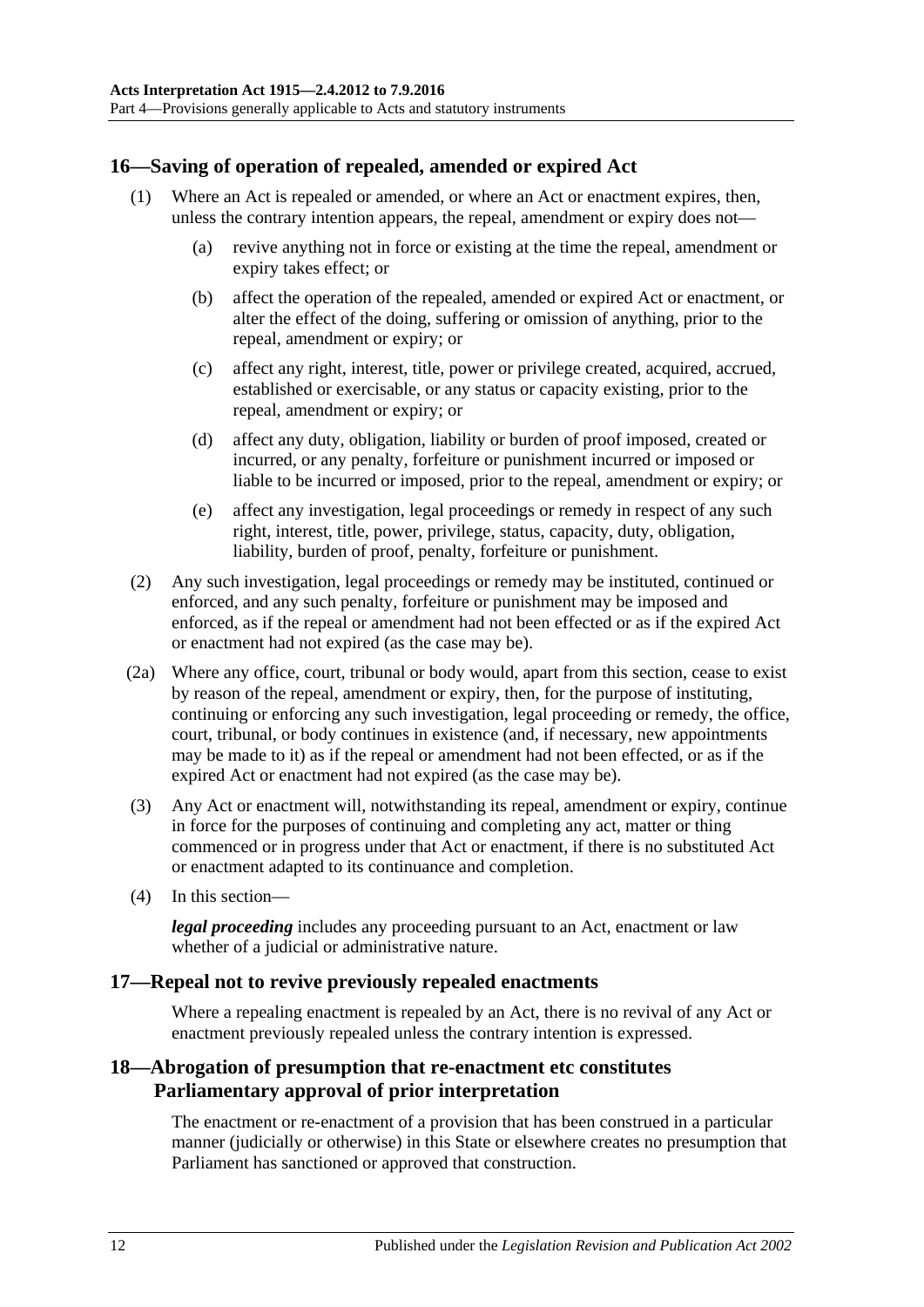### <span id="page-12-0"></span>**19—Material that forms or does not form part of Act**

- (1) The following form part of an Act, subject to any express provision to the contrary:
	- (a) preambles, schedules, dictionaries and appendices (including their headings);
	- (b) chapter headings, part headings, division headings and subdivision headings;
	- (c) examples, qualifications, exceptions, tables, diagrams, maps and other illustrations (including their headings), except where they form part of a note that does not form part of the Act;
	- (d) punctuation.
- (2) The following do not form part of an Act, subject to any express provision to the contrary:
	- (a) section headings;
	- (b) notes (including their headings);
	- (c) lists of contents.
- (3) In this section—

*appendix* does not include an appendix containing legislative history notes;

#### *note* means—

- (a) a marginal note; or
- (b) a footnote (whether at the foot of a page or a section or a heading); or
- (c) any text designated as a note;

*section* has the meaning assigned by [section](#page-9-1) 14A and includes a portion of a section.

#### <span id="page-12-1"></span>**19A—Examples**

If an example forms part of an Act, the example—

- (a) is not exhaustive; and
- (b) may extend, but does not limit, the meaning of the Act or the provision to which it relates.

### <span id="page-12-2"></span>**20—Rules of construction to be applied in determining whether an Act binds the Crown**

- (1) Subject to [subsection](#page-12-3) (2), an Act passed after 20 June 1990 will, unless the contrary intention appears (either expressly or by implication), be taken to bind the Crown, but not so as to impose any criminal liability on the Crown.
- <span id="page-12-3"></span>(2) Where an Act passed after 20 June 1990 amends an Act passed before that date, the question whether the amendment binds the Crown will be determined in accordance with principles applicable to the interpretation of Acts passed before 20 June 1990.
- (3) Where an Act or a provision of an Act (whether passed before or after 20 June 1990) binds the Crown but not so as to impose any criminal liability on the Crown, the Crown's immunity from criminal liability extends (unless the contrary intention is expressed) to an agent of the Crown in respect of an act within the scope of the agent's obligations.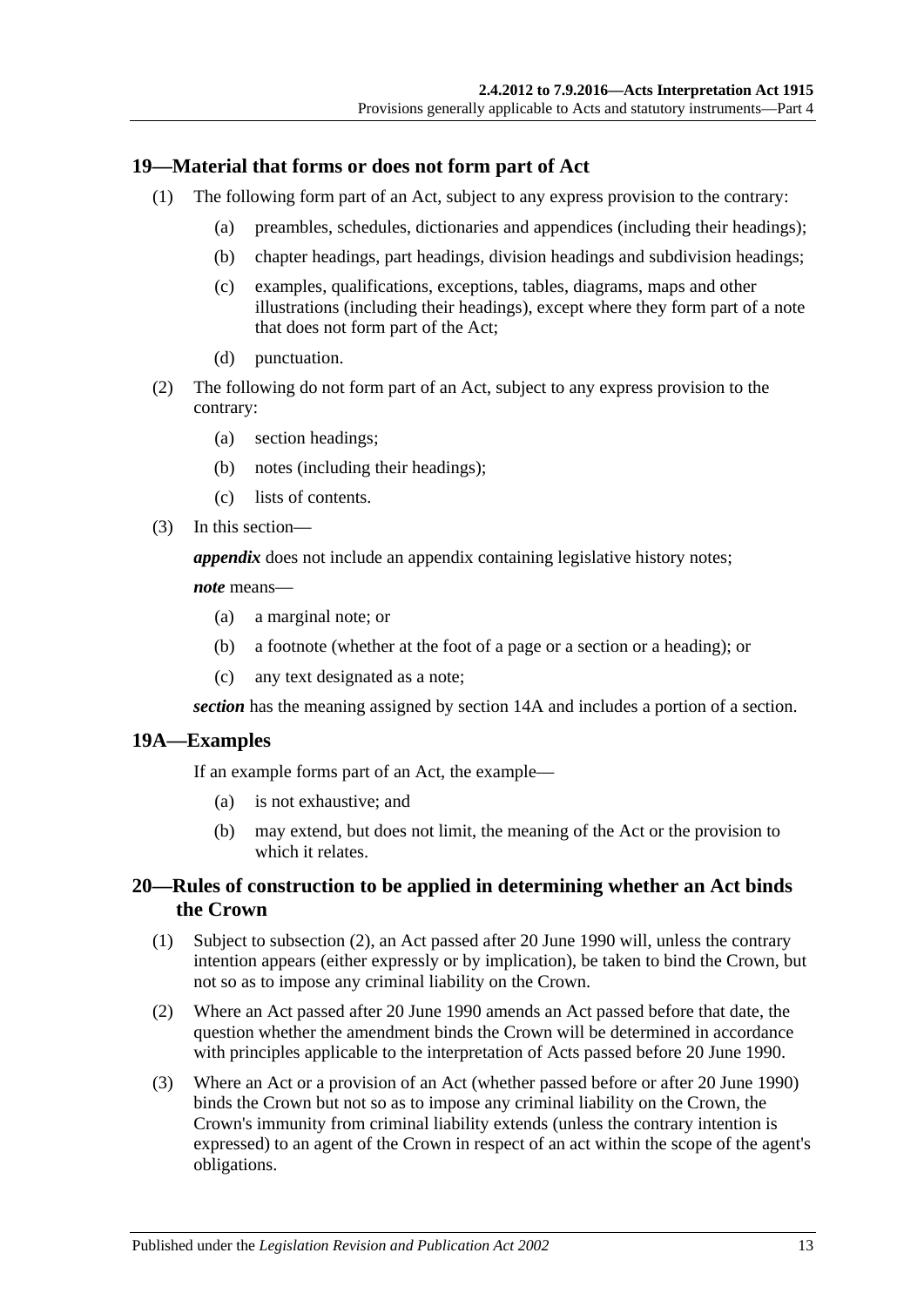- (4) Where an Act or a provision of an Act (whether passed before or after 20 June 1990) does not bind the Crown, the Crown's immunity extends (unless the contrary intention is expressed) to an agent of the Crown in respect of an act within the scope of the agent's obligations.
- (5) For the purposes of this section—
	- (a) a reference to the Crown extends not only to the Crown in right of this State but also (so far as the legislative power of the State permits) to the Crown in any other capacity;
	- (b) a reference to an agent of the Crown extends to an instrumentality, officer or employee of the Crown or a contractor or other person who carries out functions on behalf of the Crown;
	- (c) an agent acts within the scope of the agent's obligations if the act is reasonably required for carrying out of obligations or functions imposed on, or assigned to, the agent.

### <span id="page-13-0"></span>**21—Act deemed always speaking**

Every Act will be considered as speaking at all times, and every enactment, whether expressed in the present or the future tense, will be applied to the circumstances as they arise, so that effect may be given to each Act and every provision according to its spirit, true intent and meaning.

### <span id="page-13-1"></span>**22—Construction that would promote purpose or object of an Act to be preferred**

- (1) Subject to [subsection](#page-13-4) (2), where a provision of an Act is reasonably open to more than one construction, a construction that would promote the purpose or object of the Act (whether or not that purpose or object is expressly stated in the Act) must be preferred to a construction that would not promote that purpose or object.
- <span id="page-13-4"></span>(2) This section does not operate to create or extend any criminal liability.

#### <span id="page-13-2"></span>**22A—Construction of Act so as not to exceed power of State**

- (1) Every Act and every provision of an Act will be construed so as not to exceed the legislative power of the State.
- (2) Any Act or provision of an Act which, but for this section, would exceed the power of the State, is nevertheless a valid enactment to the extent to which it does not exceed that power.

# <span id="page-13-3"></span>**22B—Declaration of validity of laws made before Australia Acts**

Each provision of an Act or statutory instrument enacted or made, or purporting to have been enacted or made, before the commencement of the Australia Acts is as valid as it would have been, and has the same effect as it would have had, if the Australia Acts had been in operation at the time of its enactment or making or purported enactment or making.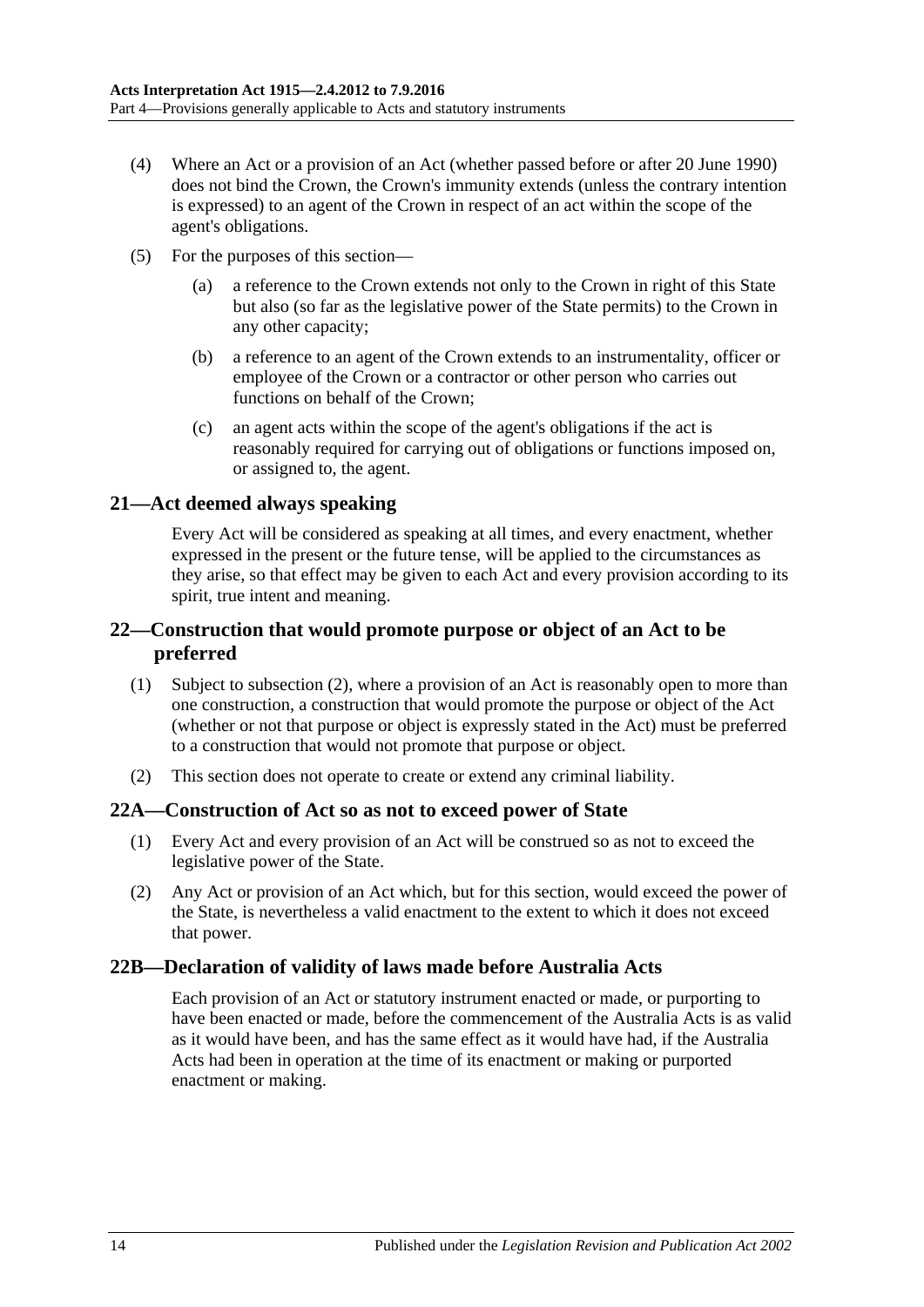# <span id="page-14-0"></span>**23—Act to be done by Governor to mean by him with advice of Executive Council**

Where in any Act passed after the first day of January, 1873, the Governor is authorised or required to do any act, matter or thing, it will be taken to mean that the act, matter or thing may or must be done by the Governor with the advice and consent of the Executive Council.

#### <span id="page-14-1"></span>**24—When Act or provision deemed to be substituted for another**

For the purposes of this Act and of any other Act, a later Act will be taken to be substituted for an earlier Act, or a provision of a later Act will be taken to be substituted for a provision of an earlier Act, when the earlier Act or provision is repealed or superseded and the later Act deals with the same matter as the Act or provision so repealed or superseded, whether it deals with the matter in the same or some other manner, and whether it deals only with the matter or with other matters also.

### <span id="page-14-2"></span>**25—Variation of forms**

Whenever forms are prescribed or approved under any Act, forms to the same effect are sufficient provided that deviations from the prescribed or approved forms are not calculated to mislead.

### <span id="page-14-3"></span>**26—Words importing masculine gender and singular number to include feminine and plural**

In every Act—

- (a) every word of the masculine gender will be construed as including the feminine gender;
- (ab) every word of the feminine gender will be construed as including the masculine gender;
- (b) every word in the singular number will be construed as including the plural number;
- (c) every word in the plural number will be construed as including the singular number;
- (d) every word in either of those genders or numbers will be construed as including a body corporate as well as an individual;
- (e) every phrase consisting of a masculine pronoun and a feminine pronoun joined by the conjunction "or" will, if the antecedent is capable of referring to a body corporate, be construed as applicable to a body corporate as well as a natural person.

#### <span id="page-14-4"></span>**27—Provisions as to limitation of time**

(1) The time prescribed or allowed by any Act for any proceeding, or for the doing of any thing, or for suffering any thing, will be taken not to include the day of the act or event from or after which the time is to be calculated, but to include the day on which the proceeding is to be taken or the thing is to be done or suffered.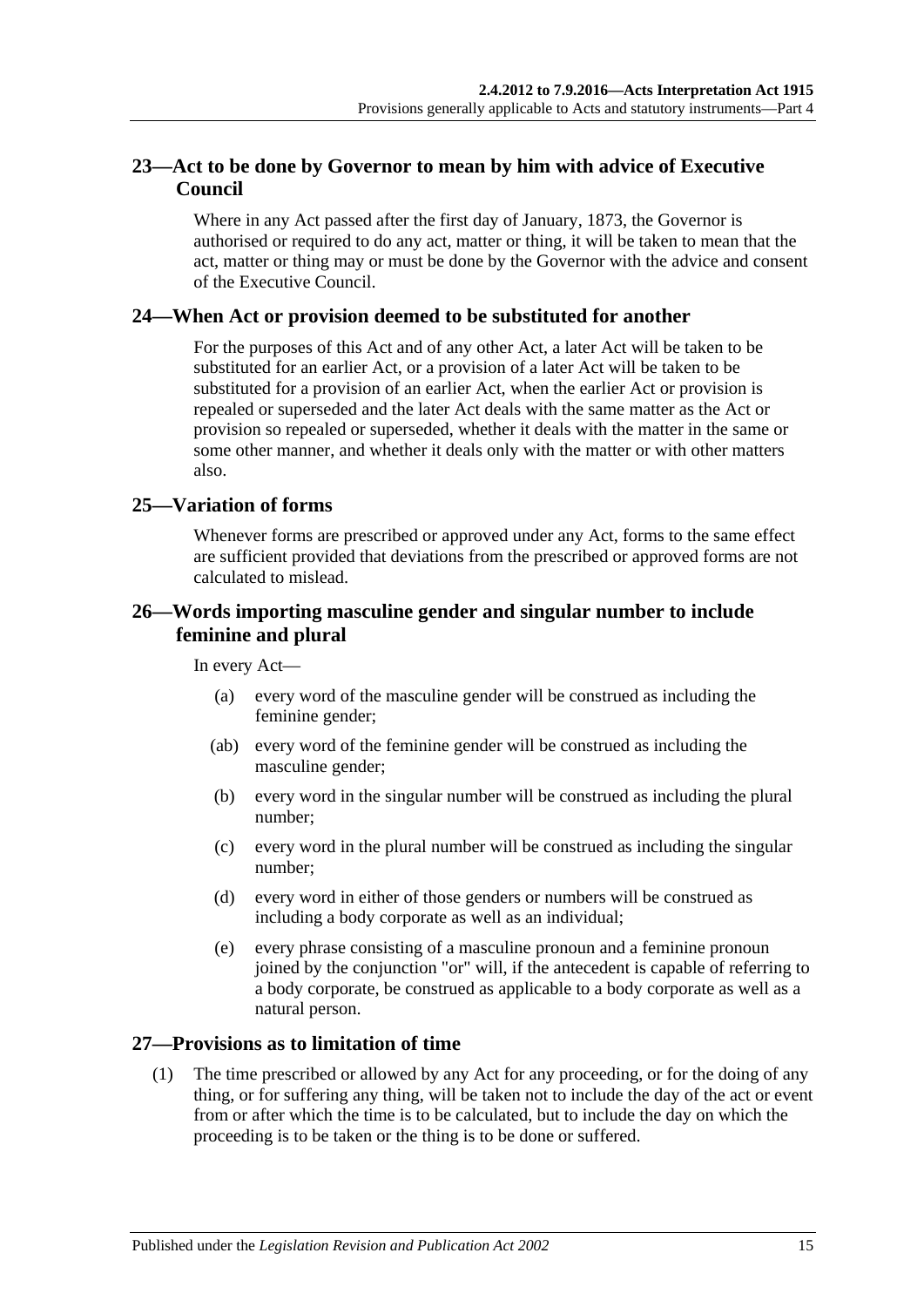- <span id="page-15-3"></span>(2) If the time so prescribed or allowed falls or expires on a Saturday or Sunday, or on any public holiday, the time will be extended so as to fall or expire on the day next following the Saturday, Sunday or public holiday that is not itself a Saturday, Sunday or public holiday.
- (2a) A reference in [subsection](#page-15-3) (2) to a public holiday does not include a part-day public holiday.
- (3) Where no time is prescribed or allowed within which any thing must be done, the thing must be done with all convenient speed and as often as the prescribed occasion arises.

#### <span id="page-15-0"></span>**27A—Sitting days**

A reference in an Act to a number of sitting days of a House of Parliament is, unless the contrary intention appears, a reference to the number of those days regardless of whether the days or some of the days occur in different sessions of Parliament or in different Parliaments.

#### <span id="page-15-1"></span>**28—Measurement of distances**

In the measurement of distance for the purposes of an Act, the distance will, unless the contrary intention appears, be measured in a straight line on a horizontal plane.

#### <span id="page-15-2"></span>**28A—Standard scales for penalties and expiation fees**

Unless a contrary intention is indicated in an Act in which an expression in the left hand column below appears, that expression has the meaning appearing opposite it in the right hand column:

| Division 1 imprisonment | a term of imprisonment not exceeding 15 years |
|-------------------------|-----------------------------------------------|
| Division 1 fine         | a fine not exceeding \$60 000                 |
| Division 2 imprisonment | a term of imprisonment not exceeding 10 years |
| Division 2 fine         | a fine not exceeding \$40 000                 |
| Division 3 imprisonment | a term of imprisonment not exceeding 7 years  |
| Division 3 fine         | a fine not exceeding \$30 000                 |
| Division 4 imprisonment | a term of imprisonment not exceeding 4 years  |
| Division 4 fine         | a fine not exceeding \$15 000                 |
| Division 5 imprisonment | a term of imprisonment not exceeding 2 years  |
| Division 5 fine         | a fine not exceeding \$8 000                  |
| Division 6 imprisonment | a term of imprisonment not exceeding 1 year   |
| Division 6 fine         | a fine not exceeding \$4 000                  |
| Division 6 fee          | an expiation fee of \$300                     |
| Division 7 imprisonment | a term of imprisonment not exceeding 6 months |
| Division 7 fine         | a fine not exceeding \$2 000                  |
| Division 7 fee          | an expiation fee of \$200                     |
| Division 8 imprisonment | a term of imprisonment not exceeding 3 months |
| Division 8 fine         | a fine not exceeding \$1 000                  |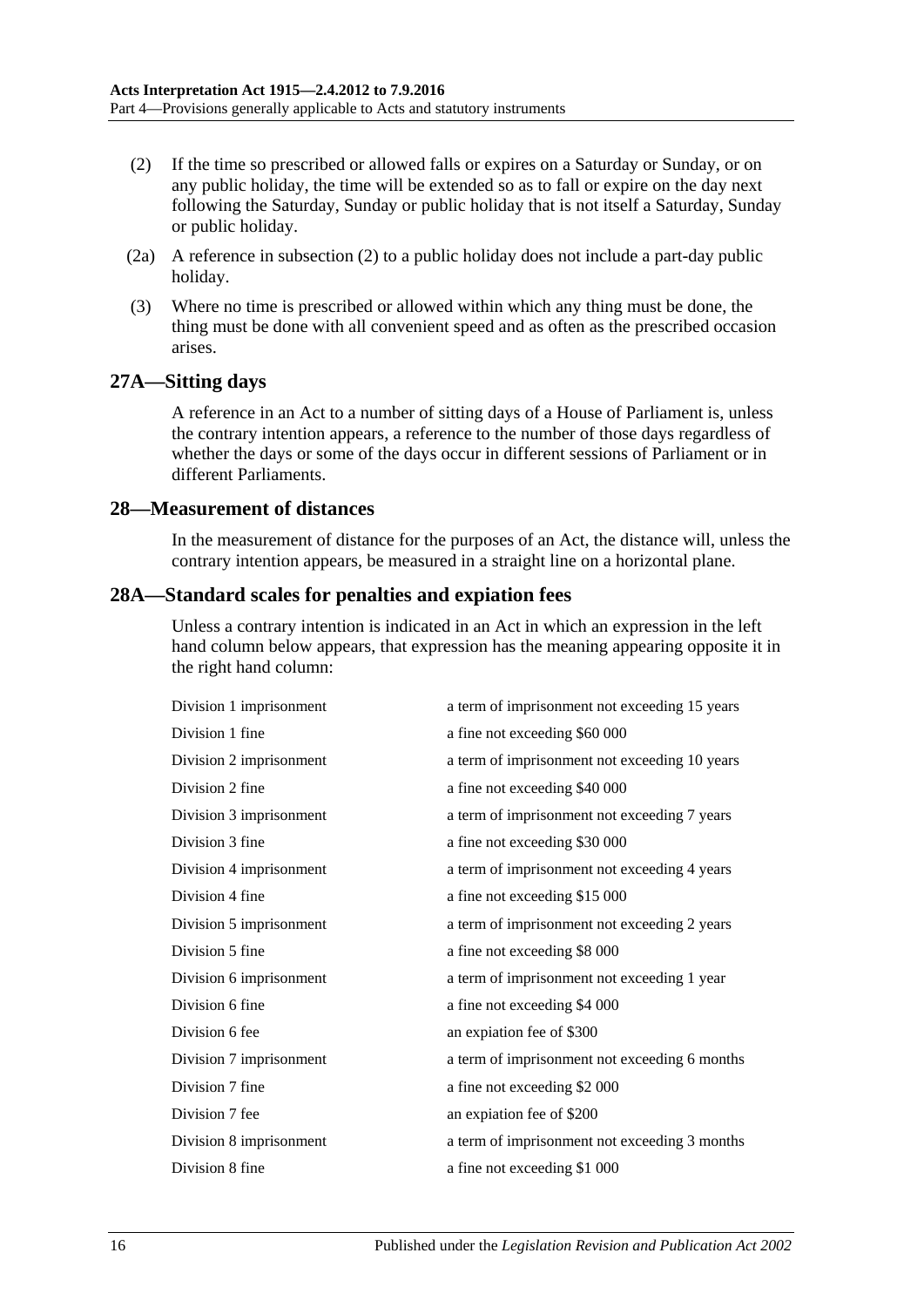| Division 8 fee   | an expiation fee of \$150  |
|------------------|----------------------------|
| Division 9 fine  | a fine not exceeding \$500 |
| Division 9 fee   | an expiation fee of \$100  |
| Division 10 fine | a fine not exceeding \$200 |
| Division 10 fee  | an expiation fee of \$75   |
| Division 11 fine | a fine not exceeding \$100 |
| Division 11 fee  | an expiation fee of \$50   |
| Division 12 fine | a fine not exceeding \$50  |
| Division 12 fee  | an expiation fee of \$25.  |

#### <span id="page-16-0"></span>**29—Fines etc to be paid into Treasury**

Whenever any fine, penalty or forfeiture is imposed or made by, or authorised to be imposed or made under, any Act, the Act will be taken to provide that the fine, penalty or forfeiture, when recovered, must be paid to the Treasurer of the State and form part of the General Revenue.

#### <span id="page-16-1"></span>**30—Penalties**

- (1) A penalty set out at the foot of a section or subsection that contains words creating an offence indicates that the offence is punishable on conviction by a penalty not exceeding the penalty so set out or, where a minimum as well as a maximum penalty is so set out, by a penalty not less than the minimum and not more than the maximum.
- (2) A penalty set out at the foot of a section or subsection that does not contain words creating an offence indicates that contravention of the section or subsection (whether by act or omission) constitutes an offence punishable on conviction by a penalty not exceeding the penalty so set out or, where a minimum as well as a maximum penalty is so set out, by a penalty not less than the minimum and not more than the maximum.
- (3) In this section—

*penalty* includes punishment.

#### <span id="page-16-2"></span>**33—Service by post**

- (1) Where any Act passed after the passing of this Act authorises or requires any document to be served by post (whether the expression "serve", "give", "deliver" or "send", or any other expression is used), then, unless the contrary intention appears, the Act will be taken to provide—
	- (a) that the service is effected by properly addressing, prepaying and posting a letter or packet containing the document; and
	- (b) that, unless the contrary is proved, service will be taken to have been effected at the time at which the letter or packet would be delivered in the ordinary course of post.
- (2) Where any Act authorises or requires any document to be served by certified mail (whether the expression "serve", "give", "deliver" or "send", or any other expression is used) then, unless the contrary intention appears, the Act will be taken to provide that service may be effected by registered post.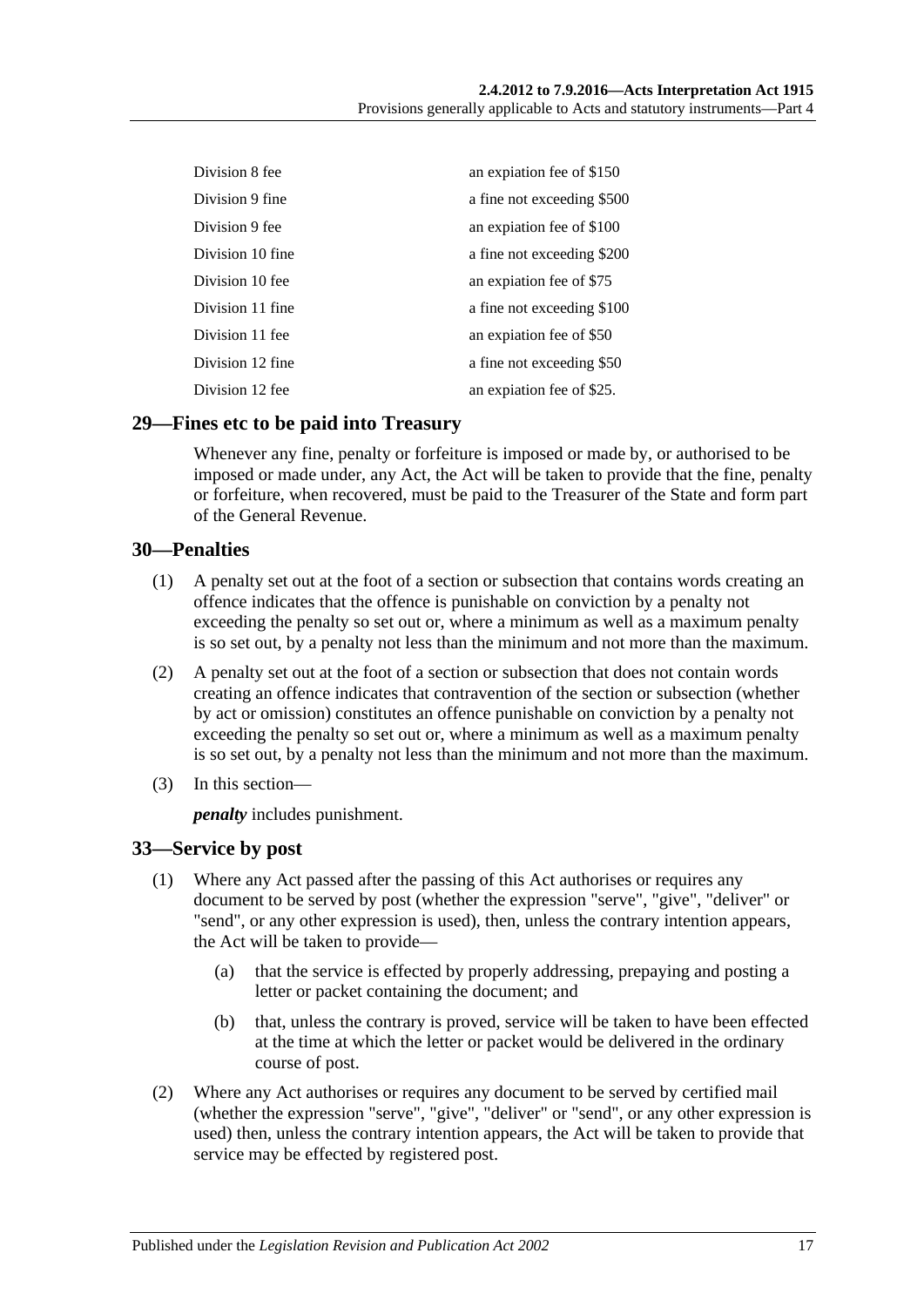# <span id="page-17-0"></span>**34—"May" imports a discretion, "shall" is imperative**

Where, in any Act passed after the first day of January, 1873, the word "may" is used in conferring a power, it implies that the power may be exercised or not, at discretion; and where, in any such Act the word "shall" is used in conferring a power, it implies that the power must be exercised.

### <span id="page-17-1"></span>**35—Words applying to occupant of public office to apply to successive occupants**

Words directing or empowering any Minister of the Crown or any public officer or functionary to do any act or thing, or otherwise applying by reference to his or her office will be construed as applying to the person for the time being acting in the office or discharging the duties of the office.

#### <span id="page-17-2"></span>**36—Power to appoint includes power to remove etc**

Words giving power to appoint to any office or position, or to appoint a deputy, will be taken to include power, exercisable at the discretion of the person in whom the power to appoint is vested—

- (a) to suspend or remove any person appointed under that power; or
- (b) to reinstate or reappoint any person so suspended or removed; or
- (c) to appoint some other person, temporarily or permanently, in the place of a person so suspended or removed; or
- (d) to appoint some other person, temporarily or permanently, to the office or position—
	- (i) where a person previously appointed is, for any reason, unable to carry out the duties of the office or position; or
	- (ii) where the office or position is vacant.

#### <span id="page-17-3"></span>**36A—Gender balance in nomination of persons for appointment to statutory bodies**

- (1) This section applies if an Act provides for a member of a body to be appointed by the Governor or a Minister on the nomination of a non-government entity.
- (2) If the Act provides for the non-government entity to nominate a panel of persons from which the Governor or Minister is to select a person for appointment, the Act will be taken to provide that the panel—
	- (a) must include at least 1 woman and 1 man; and
	- (b) must, as far as practicable, be comprised of equal numbers of women and men.
- (3) If the Act does not provide for the non-government entity to nominate a panel of persons from which the Governor or Minister is to select a person for appointment, the Act will be taken to provide that—
	- (a) the non-government entity must nominate a panel of persons comprised of not less than twice the number of members of the body to be appointed on the nomination of the entity plus one; and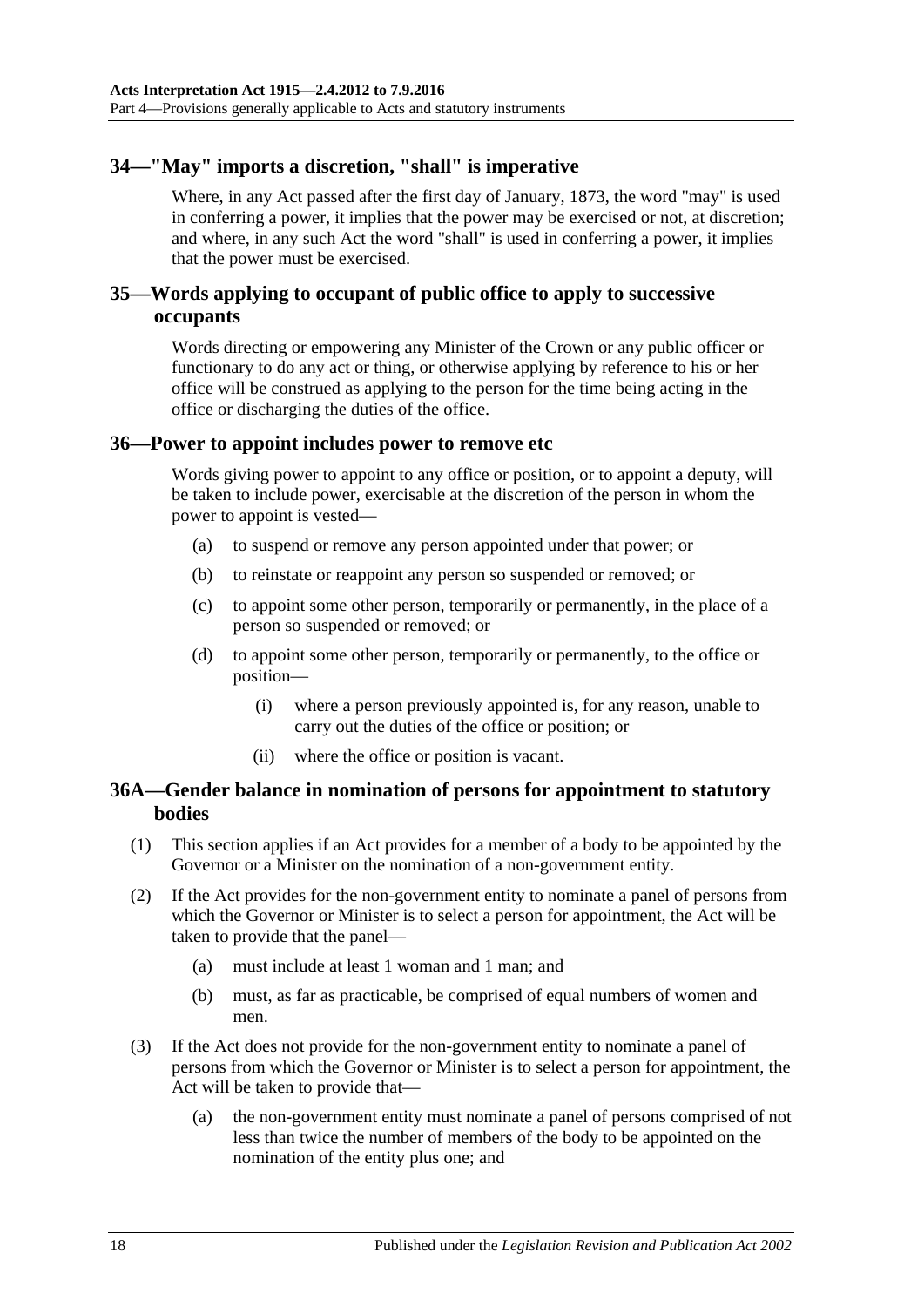- (b) the panel—
	- (i) must include at least 1 woman and 1 man; and
	- (ii) must, as far as practicable, be comprised of equal numbers of women and men; and
- (c) the Governor or Minister must select the person for appointment from the panel.
- (4) This section does not derogate from the need to properly assess merit in selecting persons for appointment.
- (5) In this section—

*non-government entity* means a person or body other than an officer, agency or instrumentality (including a Minister) of the Crown in right of the State or the Commonwealth or another State or a Territory of the Commonwealth.

#### <span id="page-18-0"></span>**37—Powers may be exercised from time to time**

A power given by any Act to do any act or thing (including the making of an appointment), or to submit to any act or thing, is capable of being exercised from time to time, as occasion requires, unless the context, or the nature of the act or thing, indicates a contrary intention.

#### <span id="page-18-1"></span>**37A—Manner in which certain powers and functions may be exercised by a delegate**

Where under an Act the exercise of a power or function by a person is dependent upon his or her state of mind, opinion or belief in relation to a particular matter—

- (a) the power or function is not incapable of delegation by reason of the fact that it is so dependent; and
- (b) if the power or function is lawfully delegated, it may be exercised by the delegate upon the basis of his or her own state of mind, opinion or belief in relation to the matter.

#### <span id="page-18-2"></span>**39—Variation, revocation and expiration of regulations, rules or by-laws**

- (1) A power in an Act to make regulations, rules or by-laws includes power to vary or revoke the regulations, rules or by-laws.
- (2) The power to vary or revoke is exercisable in the same way, and subject to the same conditions, as the power to make the regulations, rules or by-laws.
- (3) Regulations, rules and by-laws may include a provision specifying a day on which the regulations, rules or by-laws expire.

#### <span id="page-18-3"></span>**40—Prescribing matters by reference to other instruments**

Where an Act authorises or requires provision to be made for or in relation to a matter by regulations, rules or by-laws, the regulations, rules or by-laws may, unless the contrary intention appears, make such provision by applying, adopting or incorporating, with or without modification—

(a) the provisions of any Act, or of any statutory instrument, as in force from time to time or as in force at a specified time; or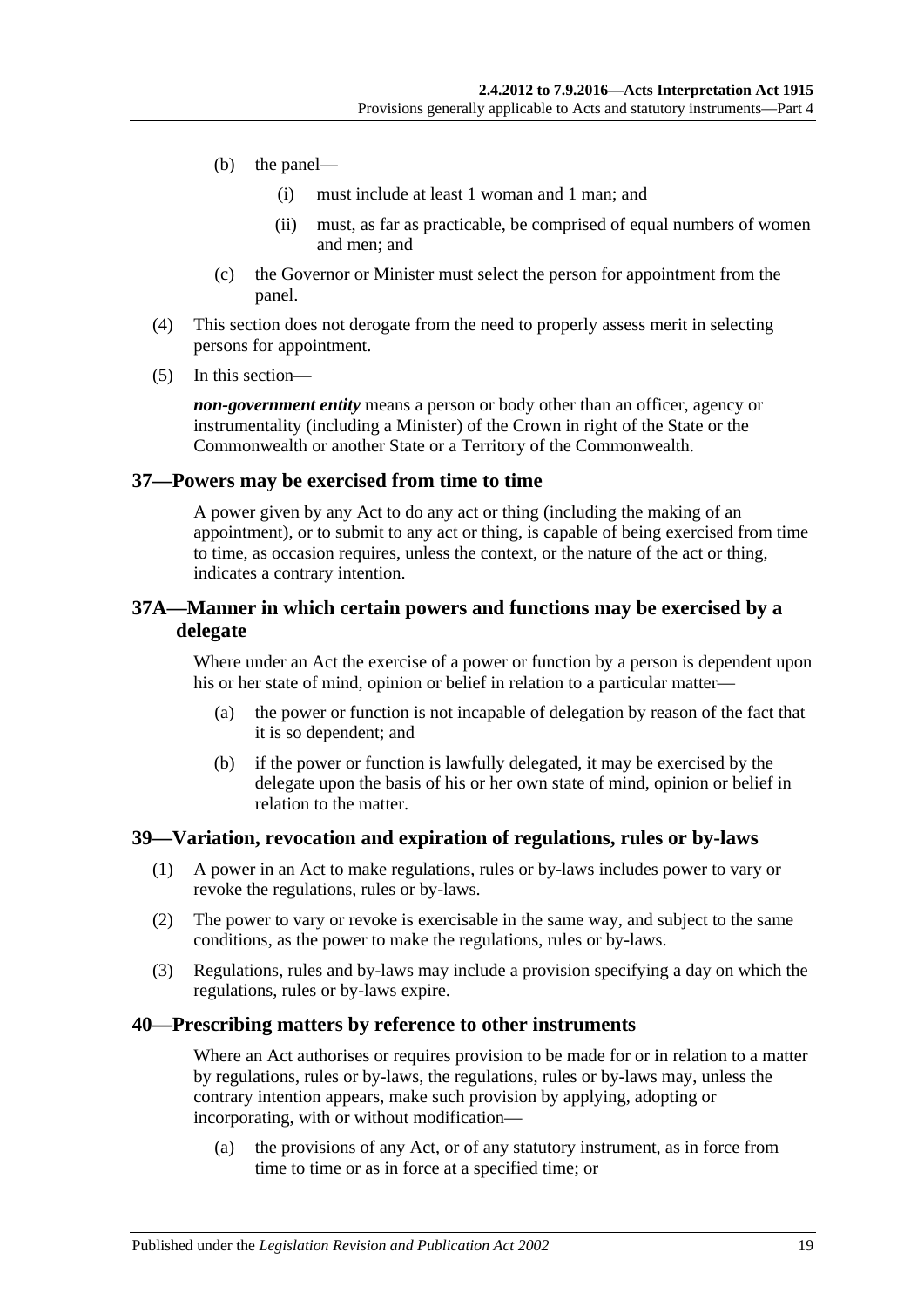(b) any material contained in any other instrument or writing as in force or existing when the regulations, rules or by-laws take effect or as in force or existing at a specified prior time.

#### <span id="page-19-0"></span>**42—Who may proceed for recovery of penalties**

Any person may sue for, or take proceedings to recover, and may recover any fine, penalty, or forfeiture imposed by, or authorised to be imposed or awarded under, any Act, unless the right to sue or take proceedings is vested by the Act in a particular officer or person.

#### <span id="page-19-1"></span>**44—Interpretation of references to summary proceedings**

- (1) Where it is provided in any Act that proceedings for offences are to be dealt with, or disposed of, summarily or before a special magistrate or one or more justices, those offences will be dealt with under the *[Summary Procedure Act](http://www.legislation.sa.gov.au/index.aspx?action=legref&type=act&legtitle=Summary%20Procedure%20Act%201921) 1921* as summary offences.
- (2) Where it is provided in any Act that a pecuniary sum may be recovered summarily or before or on the award of a special magistrate or one or more justices, that sum may be recovered on complaint in proceedings under the *[Summary Procedure Act](http://www.legislation.sa.gov.au/index.aspx?action=legref&type=act&legtitle=Summary%20Procedure%20Act%201921) 1921* and an order for payment made in any such proceedings is enforceable as if it were a fine.

#### <span id="page-19-2"></span>**45—Rounding down of monetary amounts**

An enactment providing for the calculation and payment of a tax, fee, charge, or other amount must be construed as if it provided that the calculated amount, if not an exact multiple of 5 cents, is to be rounded down to the highest multiple of 5 cents that is less than that amount.

#### <span id="page-19-3"></span>**50—Offences punishable under more than one law**

Where any act or omission constitutes an offence under two or more Acts, or both under an Act or Acts and at common law, the offender will, unless the contrary intention appears, be liable to be prosecuted and punished under either or any of those Acts or at common law, but is not liable to be punished twice for the same offence.

#### <span id="page-19-4"></span>**51—Production of records kept by computer or other process**

If a person who keeps information by computer or other process is required under an Act—

- (a) to produce the information or a document containing the information to a body or person; or
- (b) to make the information or a document containing the information available for inspection by a body or person,

then, unless the body or person otherwise directs—

- (c) the requirement obliges the person to produce or make available for inspection, as the case may be, a document that reproduces the information in a form capable of being understood by the body or person; and
- (d) the production to the body or person of the document in that form complies with the requirement.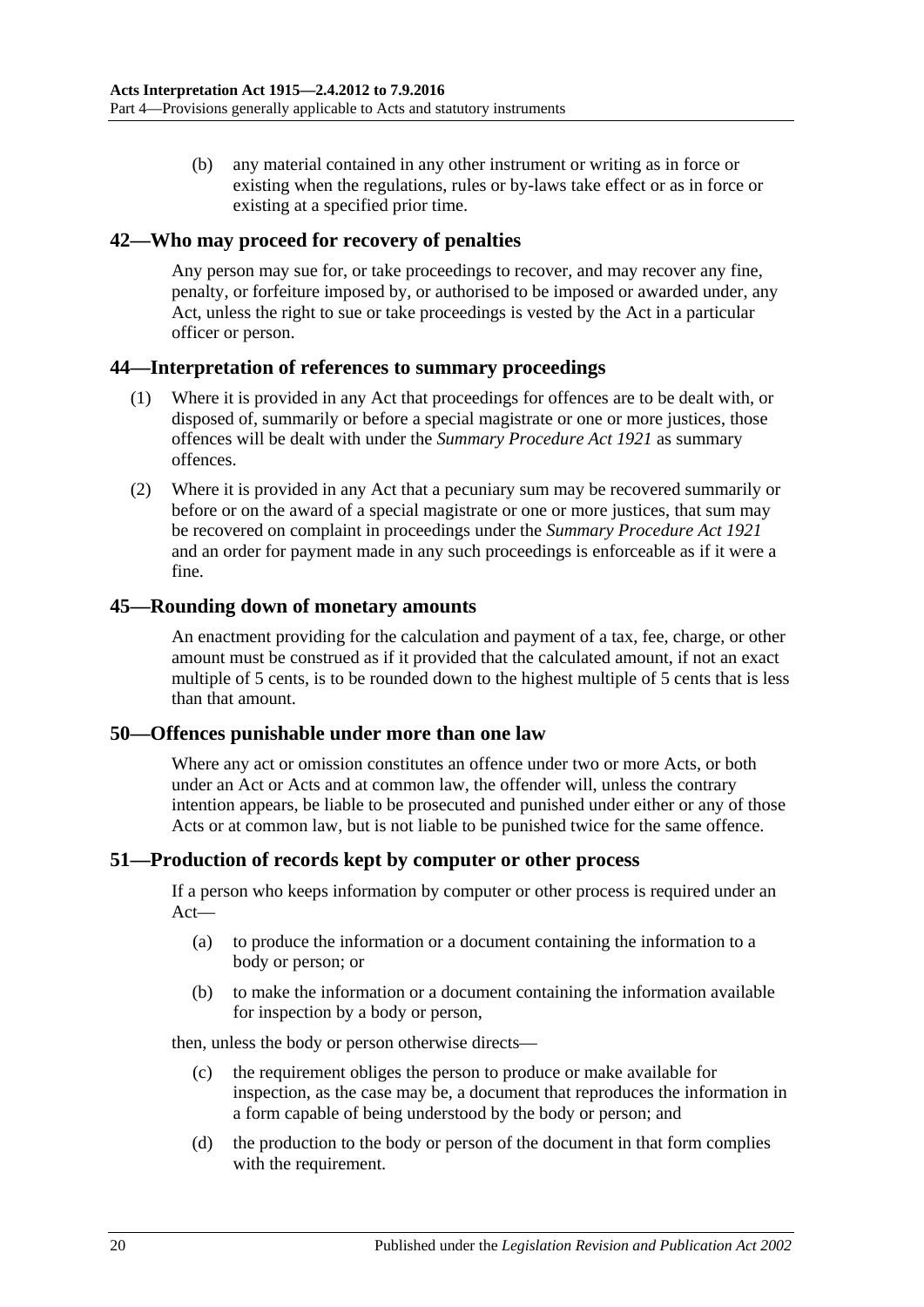# <span id="page-20-0"></span>**52—Bodies corporate and signing or execution of documents**

If an Act requires or authorises a document to be signed or executed by a person and the person is a body corporate, the Act will be taken to require or authorise the affixing of the common seal of the body to the document, or the signing of the document on behalf of the body, in accordance with the Act (whether or not of this State) under which the body is incorporated.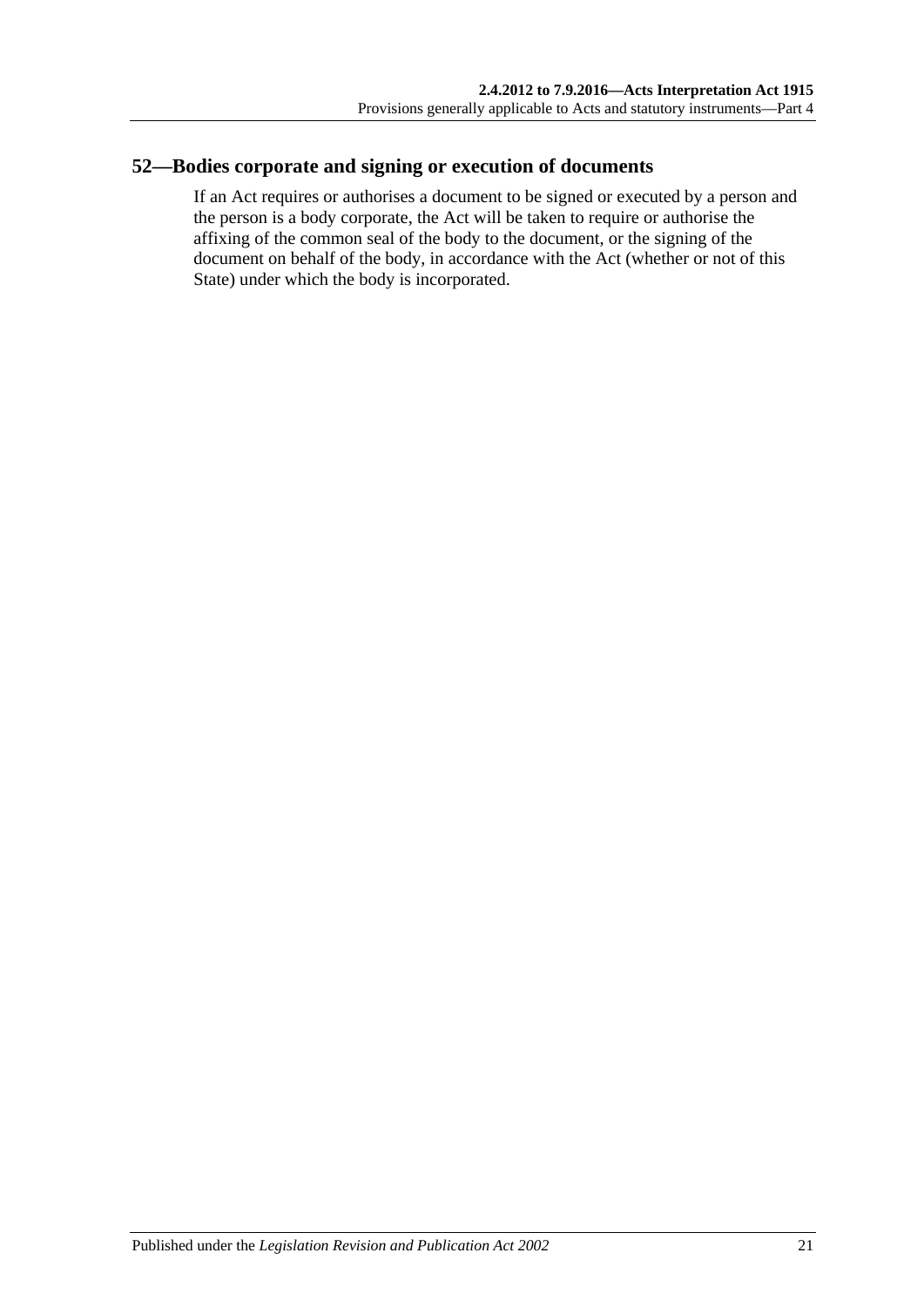# <span id="page-21-0"></span>**Legislative history**

# **Notes**

- Amendments of this version that are uncommenced are not incorporated into the text.
- Please note—References in the legislation to other legislation or instruments or to titles of bodies or offices are not automatically updated as part of the program for the revision and publication of legislation and therefore may be obsolete.
- Earlier versions of this Act (historical versions) are listed at the end of the legislative history.
- For further information relating to the Act and subordinate legislation made under the Act see the Index of South Australian Statutes or www.legislation.sa.gov.au.

# **Legislation repealed by principal Act**

The *Acts Interpretation Act 1915* repealed the following:

*Language of Acts Amendment Act 1900*

# **Legislation amended by principal Act**

The *Acts Interpretation Act 1915* amended the following:

An Act for shortening and explaining the Language used in Acts of Parliament, and for other purposes (No 9 of 1872)

# **Principal Act and amendments**

| Year    | N <sub>o</sub> | Title                                                                                         | Assent     | Commencement                                           |
|---------|----------------|-----------------------------------------------------------------------------------------------|------------|--------------------------------------------------------|
| 1915    |                | 1215 Acts Interpretation Act 1915                                                             | 16.12.1915 | 16.12.1915                                             |
| 1923    |                | 1564 Acts Interpretation Act Amendment<br>Act 1923 repealed by 2253/1935                      | 14.11.1923 | repealed by 2253/1935 without coming<br>into operation |
| 1935    | 2253           | Supreme Court Act 1935                                                                        | 21.12.1935 | 1.11.1937 (Gazette 25.3.1937 p646)                     |
| 1936    | 2293           | <b>Statute Law Revision Act 1936</b>                                                          | 8.10.1936  | 8.10.1936                                              |
| 1945    | -10            | <b>Acts Interpretation Act Amendment</b><br>Act 1945                                          | 15.11.1945 | 15.11.1945                                             |
| 1949    | 58             | <b>Acts Interpretation Act Amendment</b><br>Act 1949                                          | 8.12.1949  | 8.12.1949                                              |
| 1957 23 |                | <b>Acts Interpretation Act Amendment</b><br>Act 1957                                          | 31.10.1957 | 31.10.1957                                             |
| 1971    | 74             | Statutes Amendment (Administration 11.11.1971<br>of Acts and Acts Interpretation)<br>Act 1971 |            | 11.11.1971                                             |
| 1972    | 118            | <b>Acts Interpretation Act Amendment</b><br>Act 1972                                          | 30.11.1972 | 14.12.1972 (Gazette 14.12.1972 p2630)                  |
| 1975    | 102            | <b>Acts Interpretation Act Amendment</b><br>Act 1975                                          | 20.11.1975 | 20.11.1975                                             |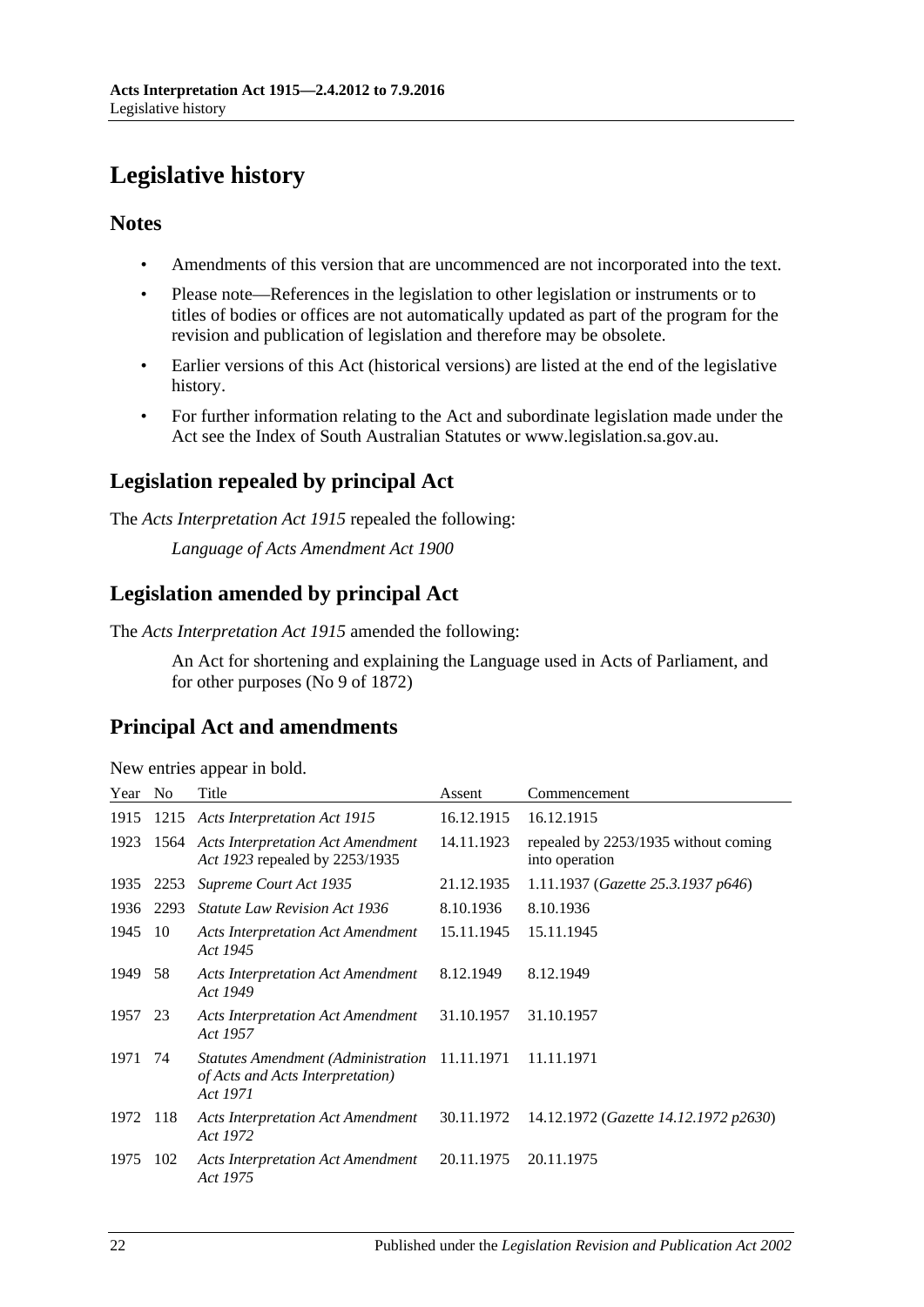| 1978   | 3            | Subordinate Legislation Act 1978                                              | 23.2.1978  | 1.6.1978 (Gazette 11.5.1978 p1652)                                                            |
|--------|--------------|-------------------------------------------------------------------------------|------------|-----------------------------------------------------------------------------------------------|
| 1981   | 107          | Criminal Law Consolidation Act<br>Amendment Act 1981                          | 23.12.1981 | 11.2.1982 (Gazette 11.2.1982 p361)                                                            |
| 1983   | 41           | <b>Acts Interpretation Act Amendment</b><br>Act 1983                          | 16.6.1983  | 1.7.1983 (Gazette 30.6.1983 p1754)                                                            |
| 1984   | 56           | Statutes Amendment (Oaths and<br>Affirmations) Act 1984                       | 24.5.1984  | 1.7.1984 (Gazette 28.6.1984 p1897)                                                            |
| 1986   | 13           | <b>Acts Interpretation Act Amendment</b><br>Act 1986                          | 20.3.1986  | 20.3.1986                                                                                     |
| 1988   | -6           | <b>Acts Interpretation Act Amendment</b><br>Act 1988                          | 10.3.1988  | 10.3.1988                                                                                     |
| 1988   | 8            | <b>Acts Interpretation Act Amendment</b><br>Act (No. 2) 1988                  | 10.3.1988  | 5.5.1988 (Gazette 5.5.1988 p1115)                                                             |
| 1988   | 51           | <b>Statutes Amendment and Repeal</b><br>(Sentencing) Act 1988                 | 5.5.1988   | ss 3 & 4-8.9.1988 (Gazette 8.9.1988<br>p994); ss 5 & 6-1.1.1989 (Gazette<br>15.12.1988 p2009) |
| 1988   | 55           | <b>Acts Interpretation Act Amendment</b><br>Act (No. 3) 1988                  | 8.9.1988   | 8.9.1988                                                                                      |
| 1990   | 56           | <b>Acts Interpretation Act Amendment</b><br>Act 1990                          | 22.11.1990 | 22.11.1990                                                                                    |
| 1991   | 69           | <b>Statutes Repeal and Amendment</b><br>$(Courts)$ Act 1991                   | 12.12.1991 | 6.7.1992 (Gazette 2.7.1992 p209)                                                              |
| 1992 8 |              | <b>Acts Interpretation (Crown</b><br>Prerogative) Amendment Act 1992          | 16.4.1992  | 16.4.1992                                                                                     |
| 1992   | 14           | <b>Acts Interpretation (Commencement)</b><br>Amendment Act 1992               | 16.4.1992  | 16.4.1992                                                                                     |
| 1992   | 70           | Acts Interpretation (Australia Acts)<br><b>Amendment Act 1992</b>             | 19.11.1992 | 3.3.1986, 5.00 a.m. Greenwich Mean<br>Time: s 2                                               |
| 1992   | 72           | Expiation of Offences (Divisional<br>Fees) Amendment Act 1992                 | 19.11.1992 | Sch-1.3.1993 (Gazette 18.2.1993 p596)                                                         |
| 1994   | $\mathbf{1}$ | <b>Acts Interpretation (Commencement</b><br>Proclamations) Amendment Act 1994 | 28.2.1994  | 28.2.1994                                                                                     |
| 1994   | 15           | <b>Acts Interpretation (Monetary</b><br>Amounts) Amendment Act 1994           | 12.5.1994  | 12.5.1994                                                                                     |
| 1994   | 92           | Native Title (South Australia)<br>Act 1994                                    | 15.12.1994 | Sch-15.12.1994 (Gazette 15.12.1994<br>p2129)                                                  |
| 1996   | 34           | <b>Statutes Amendment and Repeal</b><br>(Common Expiation Scheme) Act 1996    | 2.5.1996   | Sch (cl 1)-3.2.1997 (Gazette 19.12.1996<br>p1923)                                             |
| 1997   | 30           | <b>Statutes Amendment (References to</b><br>Banks) Act 1997                   | 12.6.1997  | Pt 2 (s 4)-3.7.1997 (Gazette 3.7.1997<br>p4)                                                  |
| 1998   | 55           | Police Act 1998                                                               | 3.9.1998   | Sch 3 (cl 1)-1.7.1999 (Gazette<br>30.6.1999 p3310)                                            |
| 1998   | 59           | <b>Statutes Amendment</b><br>(Attorney-General's Portfolio)<br>Act 1998       | 3.9.1998   | Pt 2 (s 4)-10.3.1988: s 2(2)                                                                  |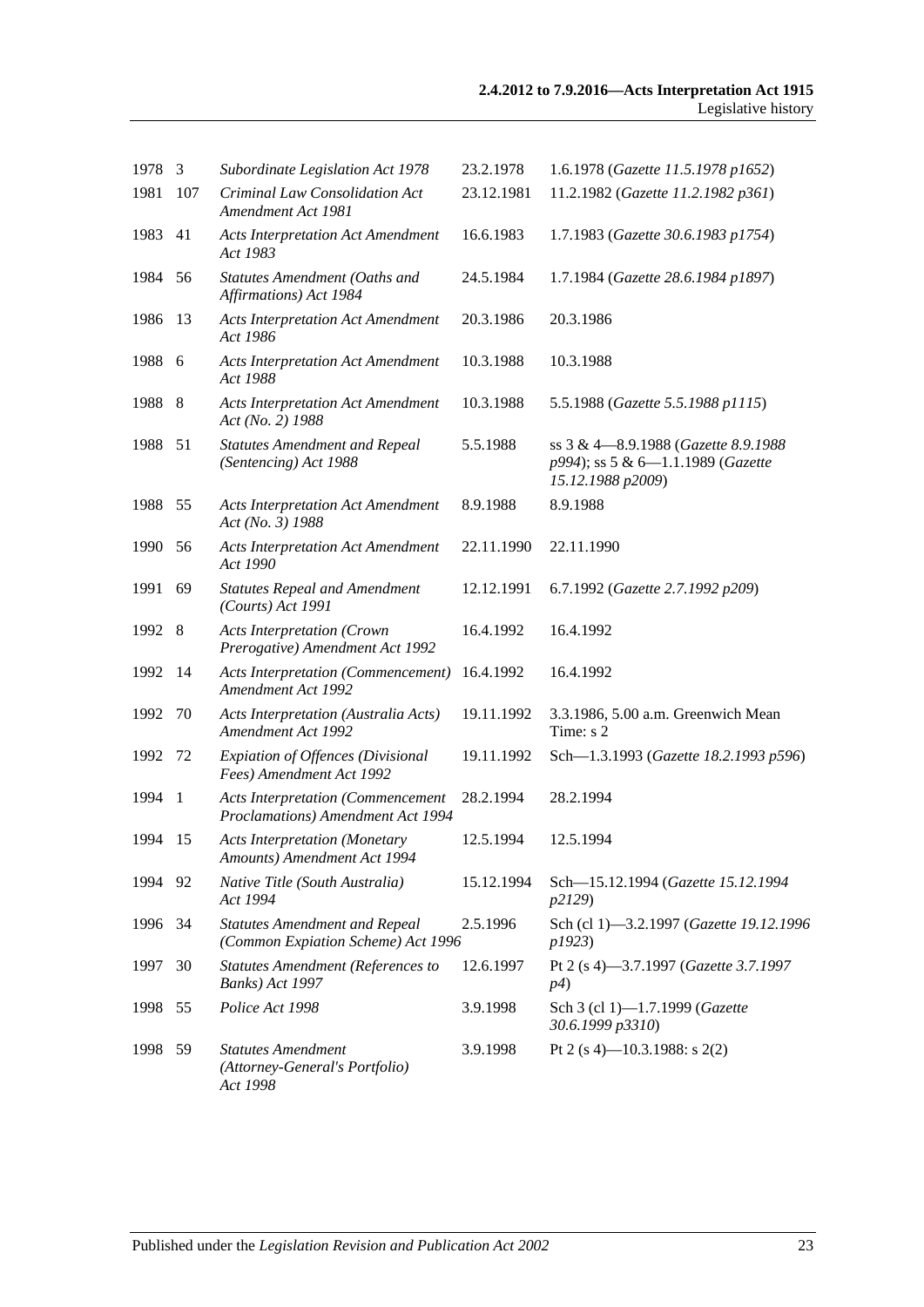| 1999   | 33  | <b>Financial Sector Reform (South</b><br>Australia) Act 1999                        | 17.6.1999  | Sch (item $2$ )—1.7.1999 being the date<br>specified under s 3(16) of the Financial<br>Sector Reform (Amendments and<br>Transitional Provisions) Act (No. 1) 1999<br>of the Commonwealth as the transfer date<br>for the purposes of that Act: $s$ 2(2) |
|--------|-----|-------------------------------------------------------------------------------------|------------|---------------------------------------------------------------------------------------------------------------------------------------------------------------------------------------------------------------------------------------------------------|
| 2002   | 33  | <b>Statutes Amendment</b><br>(Attorney-General's Portfolio)<br>Act 2002             | 28.11.2002 | Pt 2 (s 4)-3.3.2003 (Gazette 27.2.2003<br>p807)                                                                                                                                                                                                         |
| 2005   | 7   | Acts Interpretation (Gender Balance) 21.4.2005<br>Amendment Act 2005                |            | 21.7.2005 (Gazette 21.7.2005 p2465)                                                                                                                                                                                                                     |
| 2005   | 13  | <b>Acts Interpretation (Miscellaneous)</b><br>Amendment Act 2005                    | 21.4.2005  | Pt 2 (ss $4-16$ and new s 52 (as inserted<br>by s 17))-3.10.2005 (Gazette 29.9.2005<br>$p3547$ ; new s 51 (as inserted by<br>s 17)—21.4.2007 (s 7(5) Acts<br>Interpretation Act 1915)                                                                   |
| 2005   | 56  | Justices of the Peace Act 2005                                                      | 17.11.2005 | Sch 2 (cll 2 & 3)-1.7.2006 (Gazette<br>22.6.2006 p2012)                                                                                                                                                                                                 |
| 2006   | -44 | <b>Statutes Amendment (Justice</b><br>Portfolio) Act 2006                           | 14.12.2006 | Pt 2 (s 4)-18.1.2007 (Gazette 18.1.2007<br>p234)                                                                                                                                                                                                        |
| 2009   | 84  | <b>Statutes Amendment (Public Sector</b><br>Consequential Amendments) Act 2009      | 10.12.2009 | Pt 4 (s 9)-1.2.2010 (Gazette 28.1.2010<br>p320                                                                                                                                                                                                          |
| 2010 5 |     | <b>Health Practitioner Regulation</b><br>National Law (South Australia) Act<br>2010 | 1.7.2010   | Sch 1 (cl 2)-1.7.2010 (Gazette 1.7.2010<br>p3338)                                                                                                                                                                                                       |
| 2012 6 |     | <b>Statutes Amendment (Shop Trading 2.4.2012</b><br>and Holidays) Act 2012          |            | Pt 2 (ss 4 & 5)-2.4.2012 (Gazette<br>2.4.2012 p1318)                                                                                                                                                                                                    |
| 2016   | 35  | Statutes Amendment (Gender Identity 4.8.2016<br>and Equity) Act 2016                |            | Pt $2$ (ss $4-6$ )—uncommenced                                                                                                                                                                                                                          |

# **Provisions amended since 3 February 1976**

- Legislative history prior to 3 February 1976 appears in marginal notes and footnotes included in the consolidation of this Act contained in Volume 1 of The Public General Acts of South Australia 1837-1975 at page 55.
- Certain textual alterations were made to this Act by the Commissioner of Statute Revision when preparing the reprint of the Act that incorporated all amendments in force as at 8 May 1987. A Schedule of these alterations was laid before Parliament on 6 August 1987.

New entries appear in bold.

Entries that relate to provisions that have been deleted appear in italics.

| Provision       | How varied                                             | Commencement |
|-----------------|--------------------------------------------------------|--------------|
| Pt <sub>1</sub> | heading inserted by 41/1983 s 3                        | 1.7.1983     |
| s <sub>2</sub>  | deleted by $13/1986$ (Sch)                             | 20.3.1986    |
|                 | heading preceding $s \, 3$ deleted by 41/1983 $s \, 4$ | 1.7.1983     |
| s <sub>3</sub>  | substituted by $41/1983$ s 4                           | 1.7.1983     |
|                 | deleted by $13/1986$ (Sch)                             | 20.3.1986    |
| s3A             | inserted by $41/1983$ s 4                              | 1.7.1983     |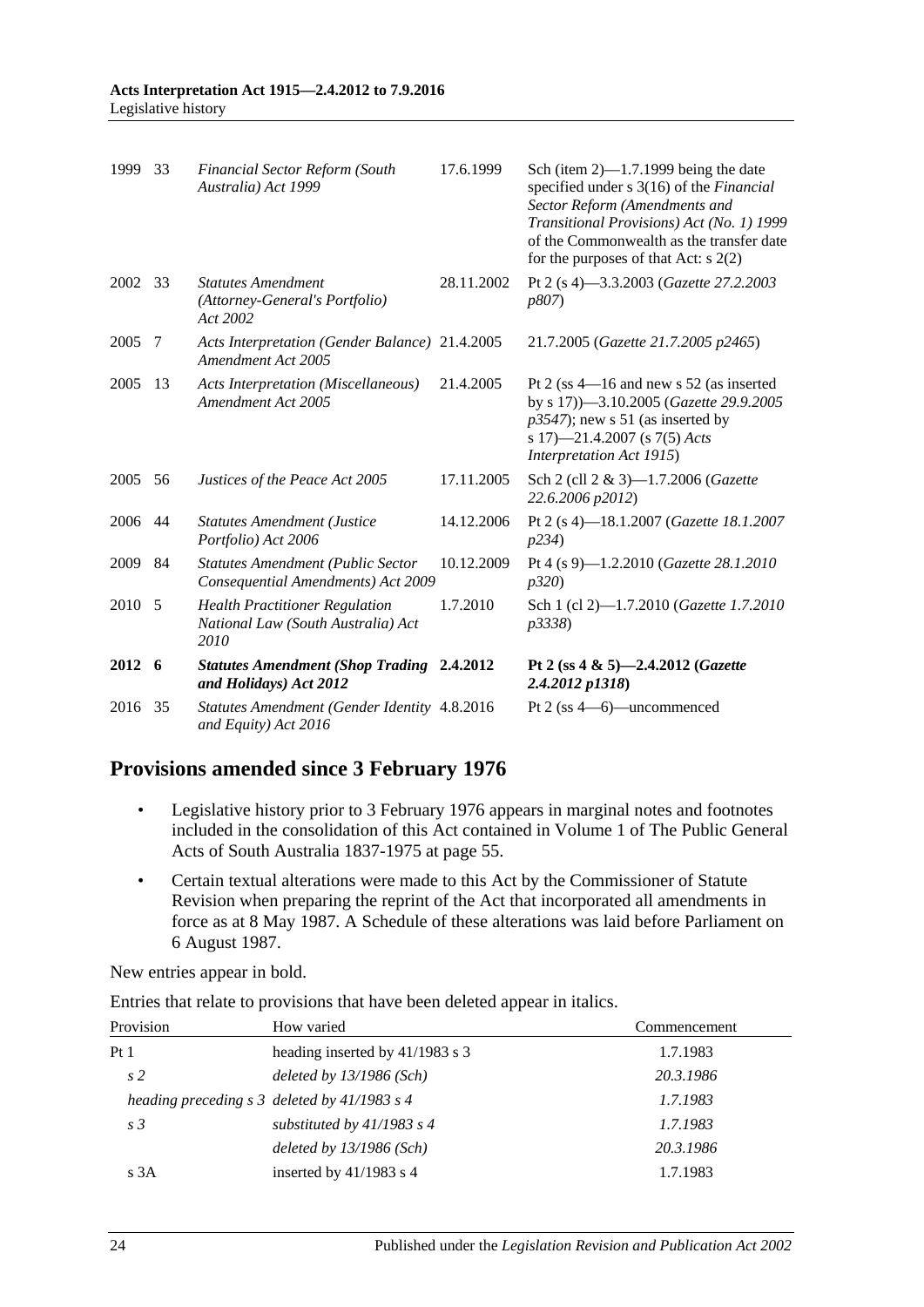|                                                                                    | heading preceding s 4 deleted by 13/1986 (Sch)        | 20.3.1986  |
|------------------------------------------------------------------------------------|-------------------------------------------------------|------------|
| s <sub>4</sub>                                                                     |                                                       |            |
| s(4(1))                                                                            | s 4 amended by $41/1983$ s $5(a)$                     | 1.7.1983   |
|                                                                                    | s 4 redesignated as $s$ 4(1) by 30/1997 s 4(b)        | 3.7.1997   |
| Act                                                                                | substituted by 13/1986 (Sch)                          | 20.3.1986  |
| ADI                                                                                | inserted by $33/1999$ Sch (item 2(a))                 | 1.7.1999   |
|                                                                                    | administrative unit inserted by $84/2009$ s $9(1)$    | 1.2.2010   |
| AS or Australian<br>Standard or<br>AS/NZS or<br>Australian/New<br>Zealand Standard | inserted by $13/2005$ s $4(1)$                        | 3.10.2005  |
| Australia Acts                                                                     | inserted by $70/1992$ s 3                             | 3.3.1986   |
| Australian citizen                                                                 | amended by 13/1986 (Sch)                              | 20.3.1986  |
| bank                                                                               | inserted by $30/1997$ s $4(a)$                        | 3.7.1997   |
|                                                                                    | substituted by $33/1999$ Sch (item 2(b))              | 1.7.1999   |
| bank cheque or<br>banker's cheque                                                  | inserted by $33/1999$ Sch (item 2(b))                 | 1.7.1999   |
|                                                                                    | Banking Act (Cwth)inserted by 33/1999 Sch (item 2(c)) | 1.7.1999   |
| building society                                                                   | inserted by $33/1999$ Sch (item 2(c))                 | 1.7.1999   |
| <b>British possession</b>                                                          | deleted by $13/1986$ (Sch)                            | 20.3.1986  |
| by-law                                                                             | deleted by $41/1983$ s $5(b)$                         | 1.7.1983   |
| commencement of<br>this Act, passing of<br>this Act                                | deleted by $41/1983$ s $5(c)$                         | 1.7.1983   |
| commencement                                                                       | inserted by $41/1983$ s $5(c)$                        | 1.7.1983   |
|                                                                                    | amended by 44/2006 s 4                                | 18.1.2007  |
| credit union                                                                       | inserted by $33/1999$ Sch (item $2(d)$ )              | 1.7.1999   |
|                                                                                    | data storage device inserted by $13/2005$ s $4(2)$    | 3.10.2005  |
| Department or<br>department                                                        | inserted by $84/2009$ s $9(2)$                        | 1.2.2010   |
| document                                                                           | inserted by $13/2005$ s $4(2)$                        | 3.10.2005  |
| financial year                                                                     | substituted by $41/1983$ s $5(d)$                     | 1.7.1983   |
| friendly society                                                                   | inserted by $33/1999$ Sch (item $2(e)$ )              | 1.7.1999   |
| Gazette                                                                            | amended by 13/1986 (Sch)                              | 20.3.1986  |
| <b>Regulation National</b><br>Law                                                  | Health Practitioner inserted by 5/2010 Sch 1 cl 2     | 1.7.2010   |
| judge                                                                              | amended by 13/1986 (Sch)                              | 20.3.1986  |
| land                                                                               | substituted by 92/1994 Sch                            | 15.12.1994 |
| major indictable<br>offence                                                        | inserted by $69/1991$ s $17(a)$                       | 6.7.1992   |
| Minister                                                                           | substituted by $41/1983$ s $5(e)$                     | 1.7.1983   |
| minor indictable<br>offence                                                        | inserted by $107/1981$ s $27(a)$                      | 11.2.1982  |
|                                                                                    | substituted by $69/1991$ s $17(b)$                    | 6.7.1992   |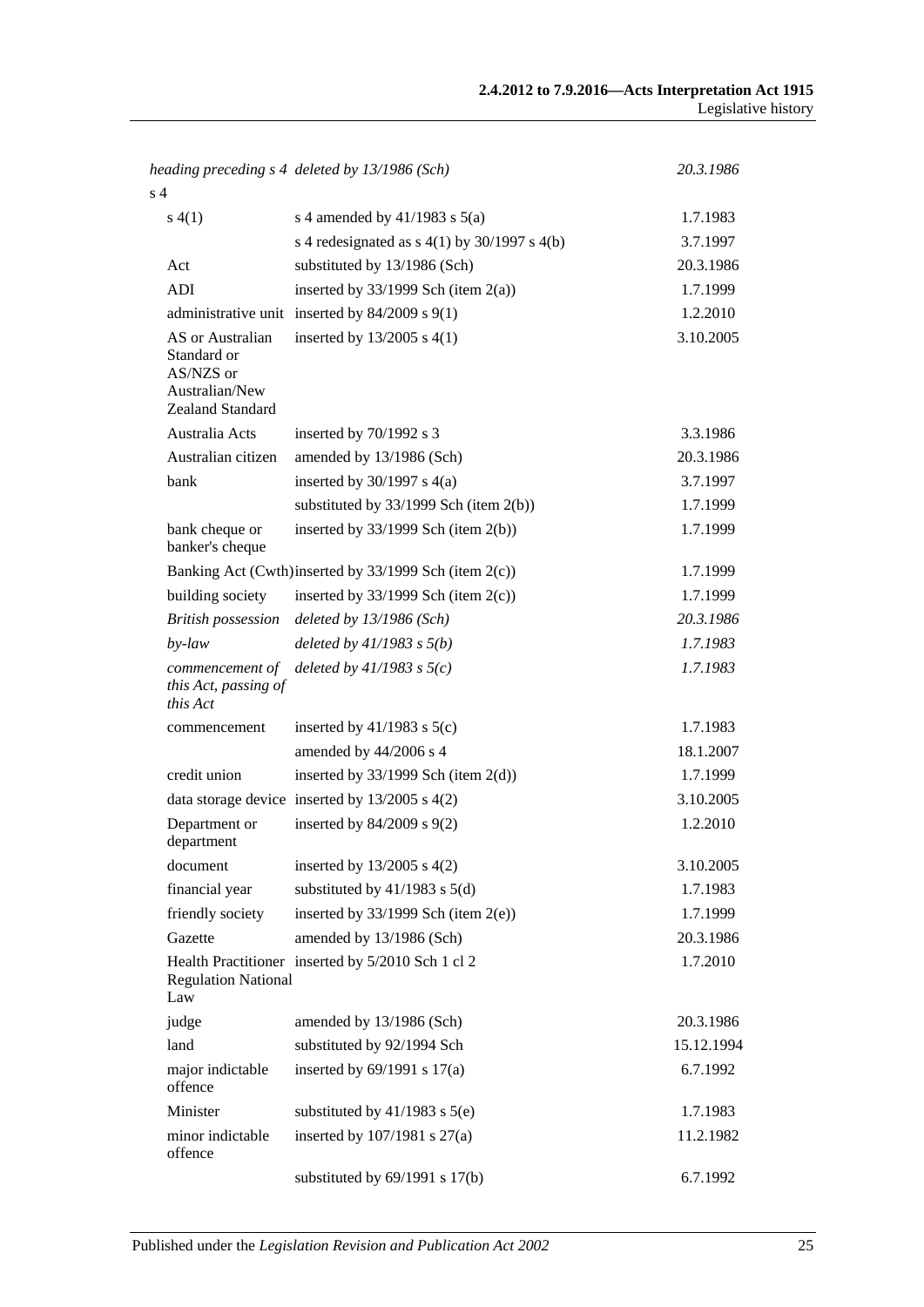*naturalised British subject deleted by 13/1986 (Sch) 20.3.1986*

| subject                                                |                                                                             |            |
|--------------------------------------------------------|-----------------------------------------------------------------------------|------------|
| part-day public<br>holiday                             | inserted by $6/2012$ s $4(1)$                                               | 2.4.2012   |
| police force                                           | inserted by 55/1998 Sch 3 (cl 1)                                            | 1.7.1999   |
| police officer                                         | inserted by 55/1998 Sch 3 (cl 1)                                            | 1.7.1999   |
| prescribed                                             | substituted by $41/1983$ s $5(f)$                                           | 1.7.1983   |
| public holiday                                         | substituted by $6/2012$ s $4(2)$                                            | 2.4.2012   |
| Public Service or<br>public service                    | inserted by $84/2009$ s $9(3)$                                              | 1.2.2010   |
| record                                                 | inserted by $13/2005$ s $4(3)$                                              | 3.10.2005  |
| regulation, rule or<br>by-law                          | substituted by $41/1983$ s $5(g)$                                           | 1.7.1983   |
| special justice                                        | inserted by 56/2005 Sch 2 cl 2                                              | 1.7.2006   |
| <b>Standards</b><br>Association of<br>Australia        | inserted by $13/2005$ s $4(4)$                                              | 3.10.2005  |
|                                                        | Standards Australia inserted by 13/2005 s 4(4)                              | 3.10.2005  |
|                                                        | statutory declarationsubstituted by 13/1986 (Sch)                           | 20.3.1986  |
|                                                        | statutory instrument inserted by 41/1983 s 5(h)                             | 1.7.1983   |
|                                                        | substituted by 6/1988 s 2                                                   | 10.3.1988  |
|                                                        | amended by 56/1990 s 2                                                      | 22.11.1990 |
|                                                        | amended by 13/2005 s 4(5)                                                   | 3.10.2005  |
| summary offence                                        | inserted by $107/1981$ s $27(b)$                                            | 11.2.1982  |
|                                                        | substituted by $69/1991$ s $17(c)$                                          | 6.7.1992   |
| this Act                                               | substituted by $41/1983$ s $5(i)$                                           | 1.7.1983   |
| writing                                                | inserted by 13/1986 (Sch)                                                   | 20.3.1986  |
|                                                        | amended by 13/2005 s 4(6)                                                   | 3.10.2005  |
| passage<br>"Expressions<br>referring  visible<br>form" | deleted by $13/1986$ (Sch)                                                  | 20.3.1986  |
| s(4(2)                                                 | inserted by $30/1997$ s $4(b)$                                              | 3.7.1997   |
|                                                        | deleted by $33/1999$ Sch (item $2(f)$ )                                     | 1.7.1999   |
|                                                        | inserted by 13/2005 s 4(7)                                                  | 3.10.2005  |
| $s(4(3)$ and $(4)$                                     | inserted by $6/2012$ s $4(3)$                                               | 2.4.2012   |
| s 4AA                                                  | inserted by 13/2005 s 5                                                     | 3.10.2005  |
| $s$ 4A                                                 | inserted by $41/1983$ s 6                                                   | 1.7.1983   |
|                                                        | heading preceding s 5 deleted and Pt 2 heading<br>inserted by $41/1983$ s 7 | 1.7.1983   |
| s <sub>5</sub>                                         | substituted by 41/1983 s 7                                                  | 1.7.1983   |
|                                                        | heading preceding s 6 deleted by 41/1983 s 7                                | 1.7.1983   |
| s <sub>6</sub>                                         | substituted by 41/1983 s 7                                                  | 1.7.1983   |
|                                                        | substituted by 13/2005 s 6                                                  | 3.10.2005  |
| s 7                                                    | amended by 41/1983 s 8                                                      | 1.7.1983   |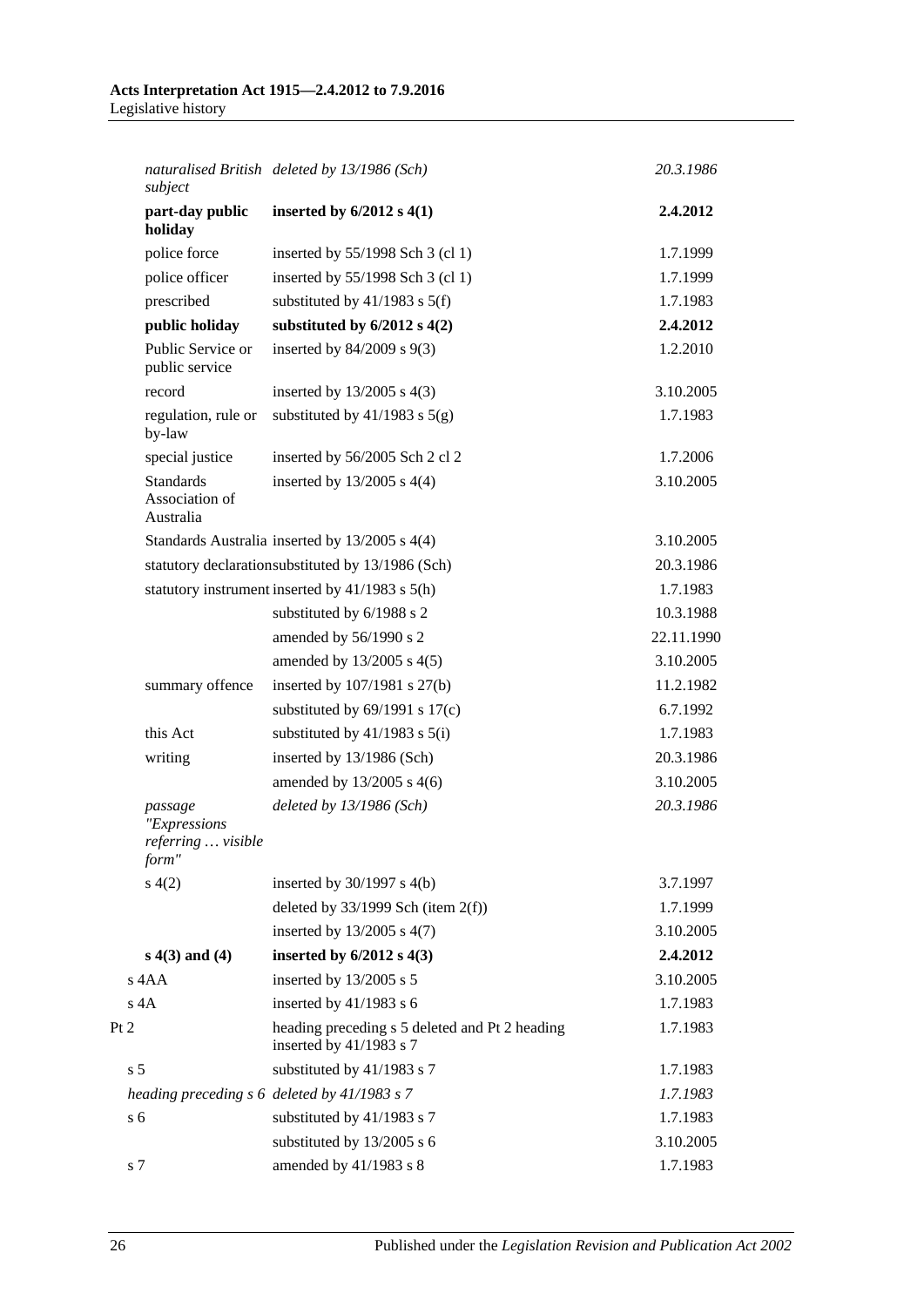| s 7                       | substituted by 13/1986 (Sch)                                                | 20.3.1986  |
|---------------------------|-----------------------------------------------------------------------------|------------|
| s(7(3))                   | inserted by 55/1988 s 2                                                     | 8.9.1988   |
|                           | amended by $13/2005$ s $7(1)$ —(3)                                          | 3.10.2005  |
| $s \, 7(4)$               | inserted by 55/1988 s 2                                                     | 8.9.1988   |
| s7(4a)                    | inserted by 1/1994 s 2                                                      | 28.2.1994  |
|                           | deleted by $1/1994$ s 3                                                     | 31.12.1994 |
|                           | inserted by $13/2005$ s $7(4)$                                              | 3.10.2005  |
| s7(5)                     | inserted by 14/1992 s 2                                                     | 16.4.1992  |
| S <sub>7A</sub>           | inserted by $41/1983$ s 9                                                   | 1.7.1983   |
| $s\delta$                 | deleted by $13/1986$ (Sch)                                                  | 20.3.1986  |
| s 9                       | deleted by 41/1983 s 10                                                     | 1.7.1983   |
| s 10                      | amended by 13/1986 (Sch)                                                    | 20.3.1986  |
| Pt 3                      | heading preceding s 11 deleted and Pt 3 heading<br>inserted by 41/1983 s 11 | 1.7.1983   |
| s 10A                     | inserted by $13/2005$ s 8                                                   | 3.10.2005  |
| $ss 11 - 14$              | substituted by 41/1983 s 11                                                 | 1.7.1983   |
| Pt 4                      | heading inserted by 41/1983 s 11                                            | 1.7.1983   |
| s 14A                     | inserted by 41/1983 s 11                                                    | 1.7.1983   |
| s 14A(3)                  | inserted by $13/2005$ s 9                                                   | 3.10.2005  |
| s 14B                     | inserted by 41/1983 s 11                                                    | 1.7.1983   |
| s $14B(2)$                | deleted by 56/1990 s 3                                                      | 22.11.1990 |
| s $14B(3)$                | amended by 13/2005 s 10                                                     | 3.10.2005  |
| s 14BA                    | inserted by 56/1990 s 4                                                     | 22.11.1990 |
| s $14BA(2)$               | substituted by 33/2002 s 4                                                  | 3.3.2003   |
| s 14C                     | inserted by 41/1983 s 11                                                    | 1.7.1983   |
|                           | substituted by 6/1988 s 3                                                   | 10.3.1988  |
| 14C(2)                    | amended by $59/1998$ s $4(a)$                                               | 10.3.1988  |
| s $14C(3)$                | inserted by $59/1998$ s $4(b)$                                              | 10.3.1988  |
| s 14D                     | inserted by 41/1983 s 11                                                    | 1.7.1983   |
| s 15                      | amended by 41/1983 s 12                                                     | 1.7.1983   |
|                           | substituted by 13/1986 (Sch)                                                | 20.3.1986  |
| s 16                      |                                                                             |            |
| s 16(1)                   | amended by $41/1983$ s $13(a)$ —(c)                                         | 1.7.1983   |
| s16(2)                    | amended by $41/1983$ s $13(d)$                                              | 1.7.1983   |
| s $16(2a)$                | inserted by $13/1986$ s $2(a)$                                              | 20.3.1986  |
| s16(3)                    | amended by 41/1983 s 13(e), (f)                                             | 1.7.1983   |
|                           | amended by $13/1986$ s $2(b)$                                               | 20.3.1986  |
| s 16(4)                   | inserted by $13/1986$ s $2(c)$                                              | 20.3.1986  |
| s 17                      | substituted by 41/1983 s 14                                                 | 1.7.1983   |
| heading preceding<br>s 18 | deleted by 41/1983 s 15                                                     | 1.7.1983   |
| s 18                      | deleted by 41/1983 s 15                                                     | 1.7.1983   |
|                           | inserted by $13/1986$ s 3                                                   | 20.3.1986  |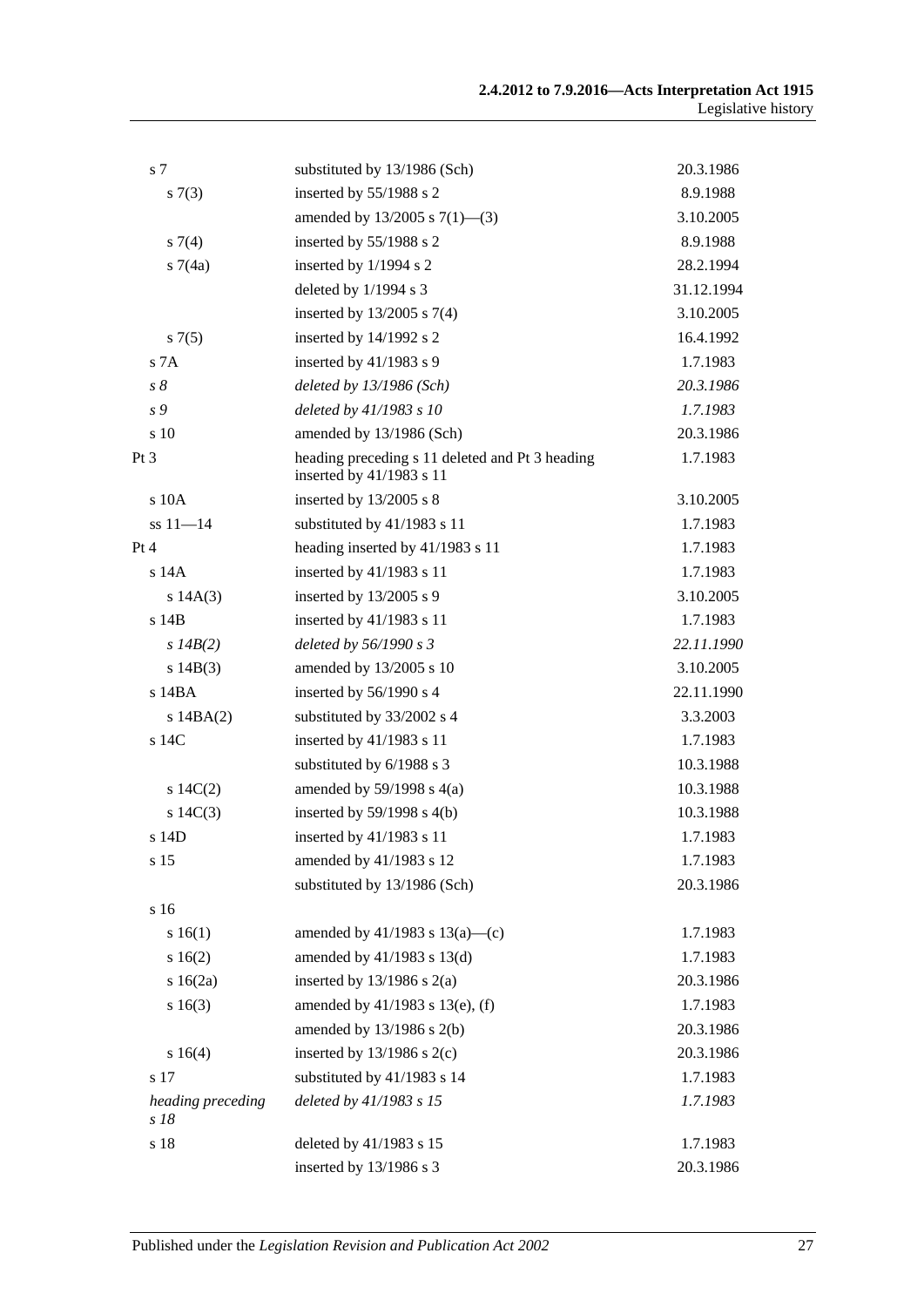| s 19                         | deleted by 41/1983 s 15           | 1.7.1983  |
|------------------------------|-----------------------------------|-----------|
|                              | inserted by 6/1988 s 4            | 10.3.1988 |
|                              | substituted by 13/2005 s 11       | 3.10.2005 |
| s 19A                        | inserted by 13/2005 s 11          | 3.10.2005 |
| s 20                         | deleted by 41/1983 s 15           | 1.7.1983  |
|                              | inserted by 8/1992 s 2            | 16.4.1992 |
| s 21                         | amended by 13/1986 (Sch)          | 20.3.1986 |
| s 22                         | substituted by 13/1986 s 4        | 20.3.1986 |
| s 22A                        |                                   |           |
| $s$ 22A(3)                   | deleted by 41/1983 s 16           | 1.7.1983  |
| s22B                         | inserted by 70/1992 s 4           | 3.3.1986  |
| heading preceding<br>s23     | deleted by 41/1983 s 17           | 1.7.1983  |
| s 24                         | amended by 41/1983 s 18           | 1.7.1983  |
|                              | amended by 13/1986 (Sch)          | 20.3.1986 |
| s <sub>25</sub>              | amended by 41/1983 s 19           | 1.7.1983  |
|                              | substituted by 13/1986 (Sch)      | 20.3.1986 |
|                              | amended by 13/2005 s 12(1), (2)   | 3.10.2005 |
| s <sub>26</sub>              | amended by 13/1986 s 5            | 20.3.1986 |
| s 27                         |                                   |           |
| $s\,27(1)$                   | amended by 13/1986 (Sch)          | 20.3.1986 |
| $s\,27(2a)$                  | inserted by 6/2012 s 5            | 2.4.2012  |
| s27A                         | inserted by 13/2005 s 13          | 3.10.2005 |
| s 28                         | substituted by 13/1986 (Sch)      | 20.3.1986 |
| s 28A                        | inserted by 51/1988 s 4           | 8.9.1988  |
|                              | amended by 72/1992 s 10 (Sch)     | 1.3.1993  |
|                              | amended by 34/1996 s 4 (Sch cl 1) | 3.2.1997  |
| s 30                         | substituted by 13/1986 (Sch)      | 20.3.1986 |
| s <sub>31</sub>              | deleted by 51/1988 s 5            | 1.1.1989  |
| s 32                         | deleted by $107/1981 s 27(c)$     | 11.2.1982 |
| s 33                         |                                   |           |
| $s \, 33(2)$                 | amended by 13/2005 s 14(1), (2)   | 3.10.2005 |
| $s$ 33 $A$                   | deleted by $13/1986$ (Sch)        | 20.3.1986 |
| $s$ 33 $B$                   | deleted by $8/1988 s 3$           | 5.5.1988  |
| $s\,33C$                     | amended by 41/1983 s 20           | 1.7.1983  |
|                              | amended by 13/1986 (Sch)          | 20.3.1986 |
|                              | deleted by $8/1988 s 3$           | 5.5.1988  |
| heading preceding<br>$s\,34$ | deleted by 41/1983 s 21           | 1.7.1983  |
| s 36                         | substituted by 13/1986 (Sch)      | 20.3.1986 |
| s 36A                        | inserted by 7/2005 s 4            | 21.7.2005 |
| s 37                         | amended by 13/1986 (Sch)          | 20.3.1986 |
| s 37A                        | inserted by 41/1983 s 22          | 1.7.1983  |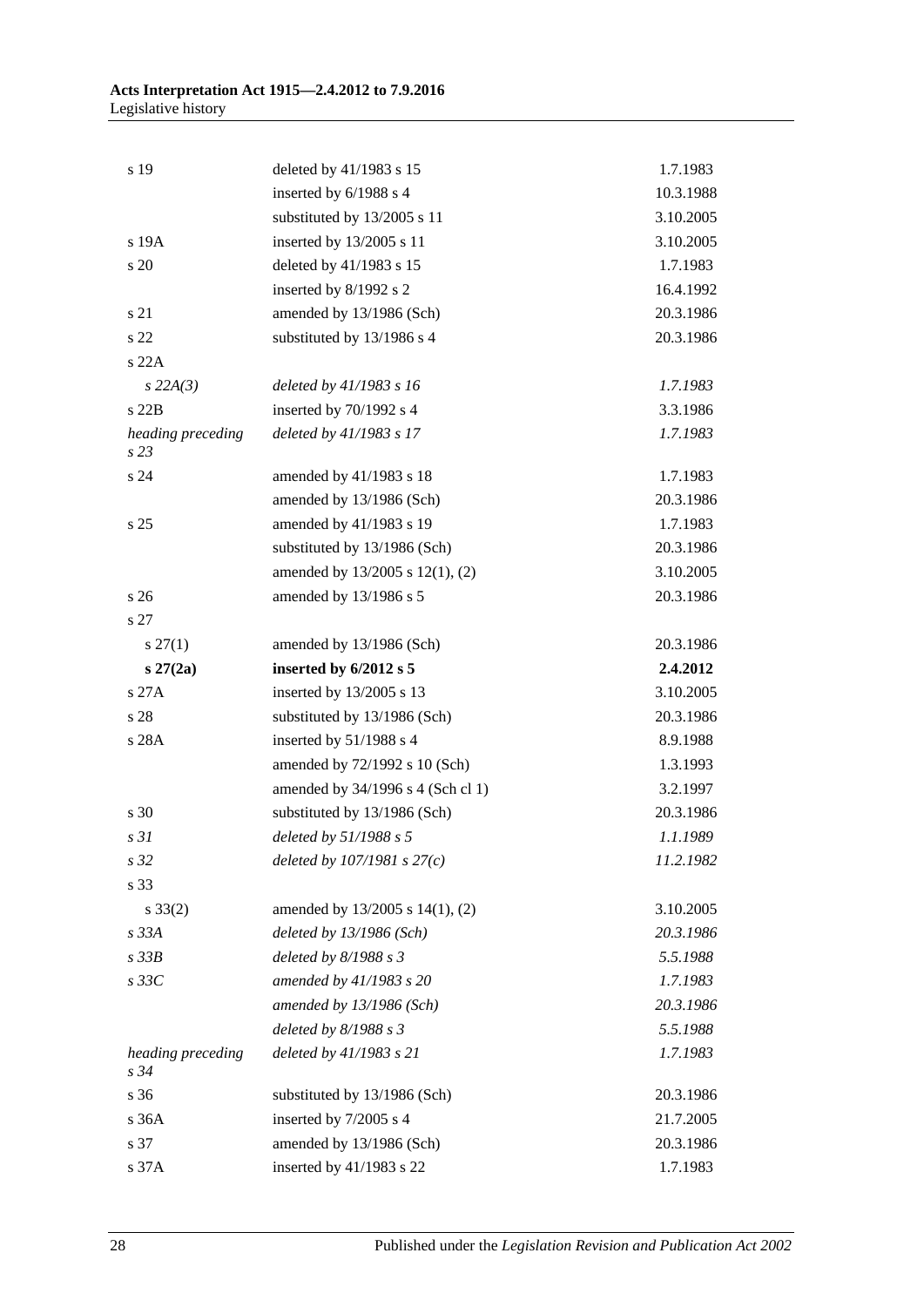| s 38                         | deleted by $3/1978 s 7(1)$       | 1.6.1978   |
|------------------------------|----------------------------------|------------|
| heading preceding<br>s 39    | deleted by 41/1983 s 23          | 1.7.1983   |
| s 39                         | amended by 13/1986 (Sch)         | 20.3.1986  |
|                              | substituted by 13/2005 s 15      | 3.10.2005  |
| s 40                         | deleted by 41/1983 s 24          | 1.7.1983   |
|                              | inserted by $56/1990$ s 5        | 22.11.1990 |
| heading preceding<br>s41     | deleted by 41/1983 s 25          | 1.7.1983   |
| s41                          | deleted by $56/1984$ s 5         | 1.7.1984   |
| $s\,43$                      | substituted by 13/1986 (Sch)     | 20.3.1986  |
|                              | deleted by 69/1991 s 17          | 6.7.1992   |
| s 44                         | substituted by 13/1986 (Sch)     | 20.3.1986  |
| $s\,44(1)$                   | amended by 13/2005 s 16(1)       | 3.10.2005  |
|                              | amended by 56/2005 Sch 2 cl 3(1) | 1.7.2006   |
| $s\,44(2)$                   | amended by 51/1988 s 6           | 1.1.1989   |
|                              | amended by 13/2005 s 16(2)       | 3.10.2005  |
|                              | amended by 56/2005 Sch 2 cl 3(2) | 1.7.2006   |
| s <sub>45</sub>              | deleted by 13/1986 (Sch)         | 20.3.1986  |
|                              | inserted by 15/1994 s 2          | 12.5.1994  |
| ss $46$ and $47$             | deleted by $13/1986$ (Sch)       | 20.3.1986  |
| heading preceding<br>$s\,48$ | deleted by 41/1983 s 26          | 1.7.1983   |
| ss 48 and 49                 | deleted by 41/1983 s 26          | 1.7.1983   |
| s 51                         | deleted by 56/1984 s 5           | 1.7.1984   |
|                              | inserted by 13/2005 s 17         | 21.4.2007  |
| s <sub>52</sub>              | deleted by 41/1983 s 27          | 1.7.1983   |
|                              | inserted by 13/2005 s 17         | 3.10.2005  |

#### **Transitional etc provisions associated with Act or amendments**

#### *Acts Interpretation Act Amendment Act 1988*

#### **5—Operation of amendments**

The amendments made by this Act operate retrospectively and prospectively.

#### *Statutes Amendment and Repeal (Common Expiation Scheme) Act 1996*

#### **5—Transitional provision**

An Act repealed or amended by this Act will continue to apply (as in force immediately prior to the repeal or amendment coming into operation) to an expiation notice issued under the repealed or amended Act.

# **Historical versions**

Reprint No 1—1.7.1991